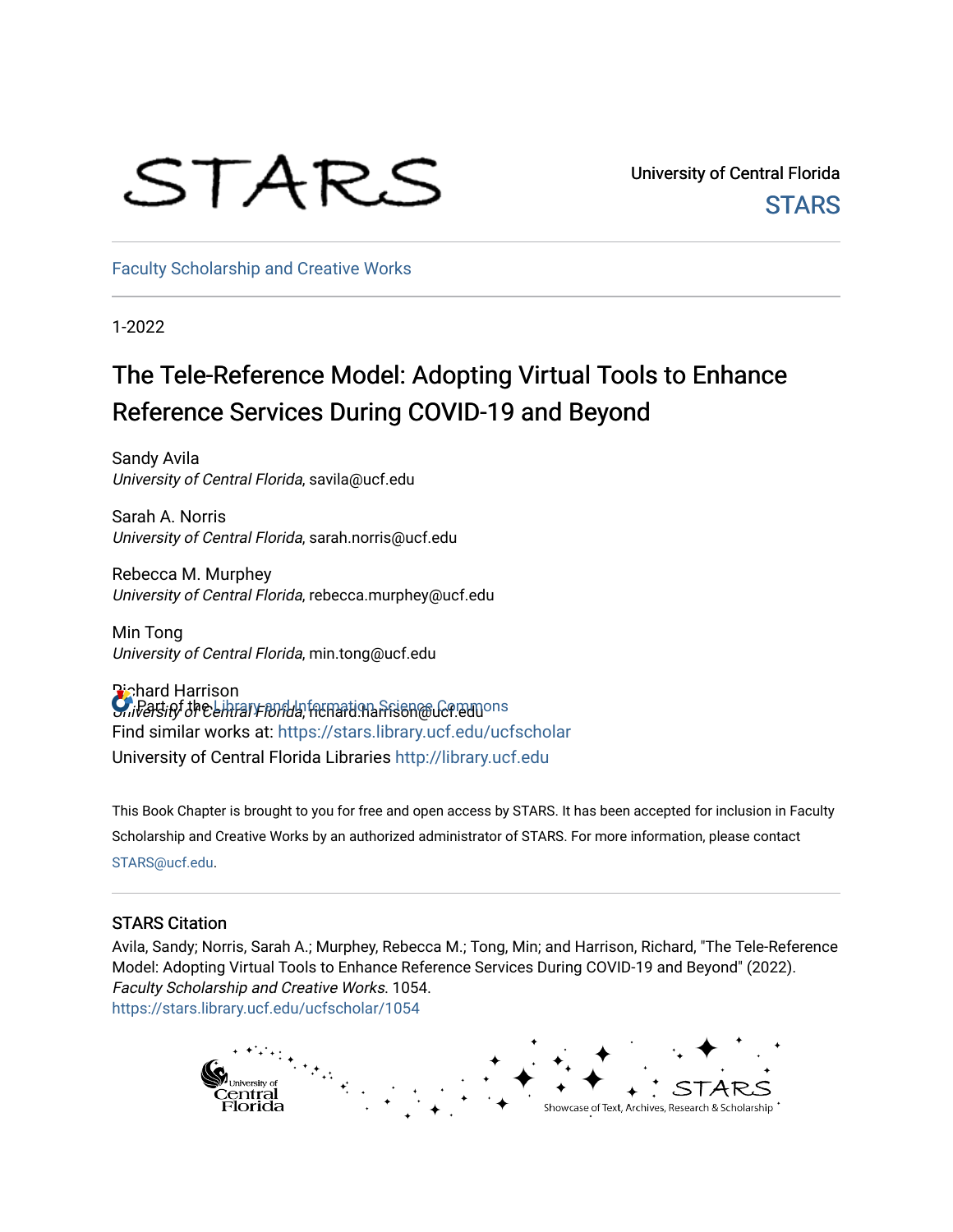## Chapter 1

## The Tele-Reference Model: Adopting Virtual Tools to Enhance Reference Services During COVID-19 and Beyond

#### **Sandra Avila**

**https://orcid.org/0000-0001-6621-3285** *University of Central Florida, USA*

**Sarah A. Norris https://orcid.org/0000-0002-0724-269X** *University of Central Florida, USA*

**Rebecca M. Murphey**

**https://orcid.org/0000-0002-9055-3439** *University of Central Florida, USA*

**Min Tong** *University of Central Florida, USA*

**Richard H. Harrison II** *University of Central Florida, USA*

#### **ABSTRACT**

*At the University of Central Florida Libraries, a new alternative to traditional reference service was adopted during the COVID-19 pandemic as a remote solution for safely staffing the Research and Information Desk (RAID) at the John C. Hitt Library. Due to the challenges of a partial library reopening at the height of COVID-19 variant infection rates in Florida, a safe alternative to physically staffing RAID was conceived and coined "Tele-Reference." Utilizing a Zoom institutional license and readily available work equipment with audio and video capabilities, the Tele-Reference service model*  was developed by our research and information services librarians. The implementation, challenges, *assessment, and future directions of using Tele-Reference at the University of Central Florida Libraries, as well as possible applications at other institutions, are explored herein.*

#### **INTRODUCTION**

The COVID-19 pandemic had a substantial impact on services provided by academic libraries worldwide. Many closed their facilities for extended periods of time. Services, such as reference support, were provided 100% remotely during library building closures. Additionally, academic libraries and librarians had to make this shift to remote work and support quickly. Thus, many services were either paused temporarily,

DOI: 10.4018/978-1-7998-8942-7.ch001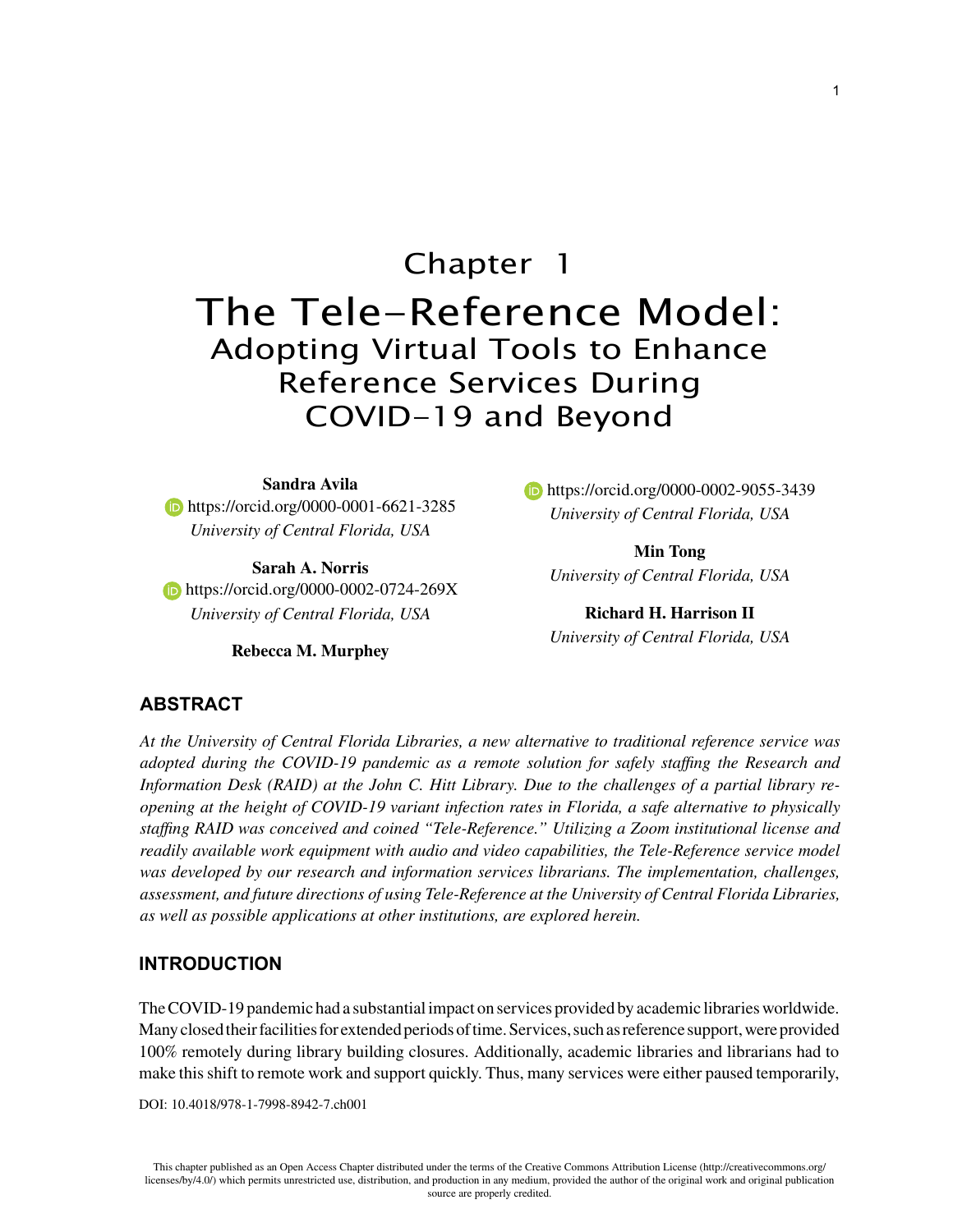no longer offered, or were adjusted by using new and existing technologies. The John C. Hitt Library at the University of Central Florida, like many academic libraries, faced these issues and developed a new service called "Tele-Reference," to provide traditional reference services in a virtual setting.

The University of Central Florida (UCF) is one of 12 state public universities in Florida. With an enrollment of 71,948 (Fall 2020), it is the second largest university in the United States and is classified as a Carnegie RU/VH (Research Universities/Very High Research Activity) institution (UCF Facts 2020-2021). This metropolitan university is comprised of a main campus, several other campuses, and regional locations, along with renowned fully online programs. Therefore, the UCF Libraries provide research support to a large and diverse campus population.

Beginning in March 2020, UCF library staff would begin working 100% remotely due to the CO-VID-19 pandemic. The duration of time for remote work was indeterminate during this transition. Reference services were initially provided to patrons using a statewide virtual reference service called Ask-A-Librarian, by email, chat, and phone, or by making an appointment with a librarian to meet virtually for an individual consultation. However, as the library began considering reopening its physical building, the need to provide regular, in-person reference desk services arose. A review of safe physical distancing standards, university guidelines, and staffing needs were under evaluation as the institution and library administration discussed protocols and processes for re-opening the John C. Hitt Library, at least partially, beginning in August 2020.

During this evaluation, the UCF Libraries conducted an environmental scan of other State University System (SUS) schools in Florida in June of 2020. Feedback from other institutions across the state indicated that no other universities were planning to provide physical, in-person reference services during this time. In fact, based on communication with other institutions, none of the universities that were queried offered in-person reference services from March 2020 through August 2021. However, UCF Libraries was committed to providing pre-pandemic levels of service to students, faculty, staff, and community patrons beginning in Fall of 2020, to abide by the university guidelines related to staffing of physical spaces on campus. As a consequence, feedback from the environmental scan, university guidelines, and other factors led the Research & Information Services Department (RIS) to propose a new reference service to be contrived, developed, tested, and adopted.

The Tele-Reference model uses Zoom, a web conferencing program, and existing computer hardware to provide traditional reference services to patrons who are physically in the library. The service operates by using a continuously running, single Zoom session accessible on dual monitors located at the library's Research and Information Desk (RAID). The sole means of input from the patron is the camera and microphone, mimicking a face-to-face reference interaction. Removing the keyboard and mouse eliminates another potential mode of COVID-19 indirect transmission. This setup allows reference librarians who would normally provide services at the desk to do so virtually. Patrons are able to have an interaction with a librarian that is similar to traditional reference services available before the pandemic while allowing both patrons and librarians to be physically distanced, aid in mitigating COVID-19 exposure, and provide consistent services when librarians were working remotely.

The following chapter explores this case study from the University of Central Florida Libraries. It will outline the impetus for developing and implementing Tele-Reference, explore how the model works, highlight benefits and challenges of utilizing the service, and explore future considerations for academic libraries interested in utilizing Tele-Reference or the technologies at their institution. While this chapter focuses primarily on the pragmatic details of implementing the model, it will include a brief literature review that highlights trends in virtual reference services pre-pandemic and anecdotes from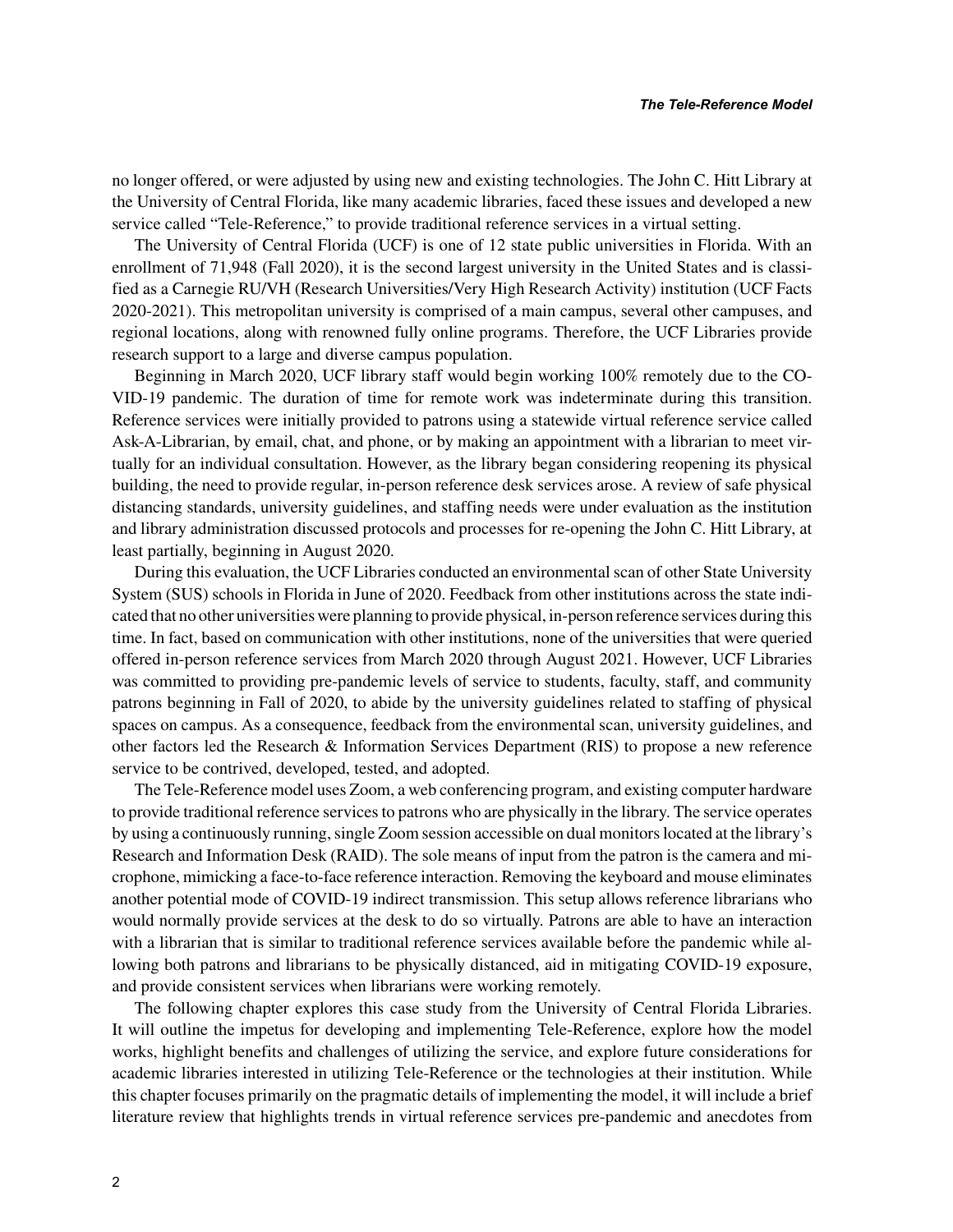other institutions during the pandemic. The aim is to provide readers with a comprehensive look at how academic libraries can use existing technologies and tools for remote services and lessons learned from the global pandemic.

#### **BACKGROUND**

In a review of the relevant literature regarding virtual reference services before the pandemic, a number of trends have emerged. This includes several uses of technology for which varying levels of technical skills in development and usability are needed. Enhanced email and chat-based services are the most basic trends and have been utilized across various software platforms and systems in libraries worldwide (Smith, 2001; Pearce & Whatley, 2010; Stahr, 2010). A slightly more sophisticated approach utilizes virtual voice messaging and web conferencing for reference services, and mobile apps and other readily available web conferencing platforms have been used to connect with patrons (Thomsett-Scott, 2013; Pun, 2015; Yang & Dalal, 2015). Taking reference service into the 21st century, artificial intelligence and machine learning applications are being built to provide an automated approach to virtual reference service (Fei, et al., 2011; Vincze, 2017; Rzheuskyi, et al., 2018).

In looking at specific examples, one of the first successful implementations of video reference was at Ohio University, using a dedicated kiosk to communicate with a librarian via Skype (Booth, 2008). At the time web-based video chat was still a novelty; students had problems recognizing the kiosk as a service point, and it was used infrequently when a traditional reference desk remained an option. Previous attempts at video conferencing software had issues with insufficient bandwidth hampering video/ audio quality (Folger, 1997) and expensive equipment setups (Lessick et al, 2003). Video conferencing software such as Elluminate, Wimba, and Join.me have been used in academic libraries for outreach to distance learners (Reeves, 2005; Barnhart and Stanfield, 2011; Chesley et al, 2020), students in resident halls (Folger 1997), satellite campuses (Bartnik, 2010), and underserved areas on campus (Hillyer & Parker 2006).

Throughout the literature, research indicates that as patrons grow more accustomed to using technology to interact with librarians across service points in the library, they are not deterred from embracing new approaches to library services. In addition, libraries are increasingly more comfortable with the implementation of new service models and these approaches are not as daunting with numerous case studies (Maharana & Panda, 2005; Duncan & Gerrard, 2011; Mu, et al., 2011) and best practices (Shaw & Spink, 2009; Murphy, 2010; Weak & Luo, 2013) readily available to assist in deployment.

Moving beyond pre-pandemic trends in virtual reference services, the COVID-19 pandemic has had a significant impact. Building closures and 100% remote work have prompted both librarians' willingness to shift to alternative means of communication and patrons' inclination to follow them. A study of 300 libraries (Radford et al, 2021), using surveys and librarian interviews, found 71% of libraries' virtual reference services saw notable increases during the pandemic; some libraries experienced alltime high virtual reference usage, necessitating staffing changes (Garvey, 2021). With the increase in virtual reference traffic came the need for greater collaboration, and comprehensive interactions that include links, videos and screenshots (Dar, 2020). Other studies conducted during the pandemic note how it has changed different aspects of virtual reference, such as unique features offered by video conferencing software (Cole, 2021), longer question duration (Hervieux, 2021), more university-themed inquiries, and change in complexity (Costello et al., 2021). During the pandemic, video conferencing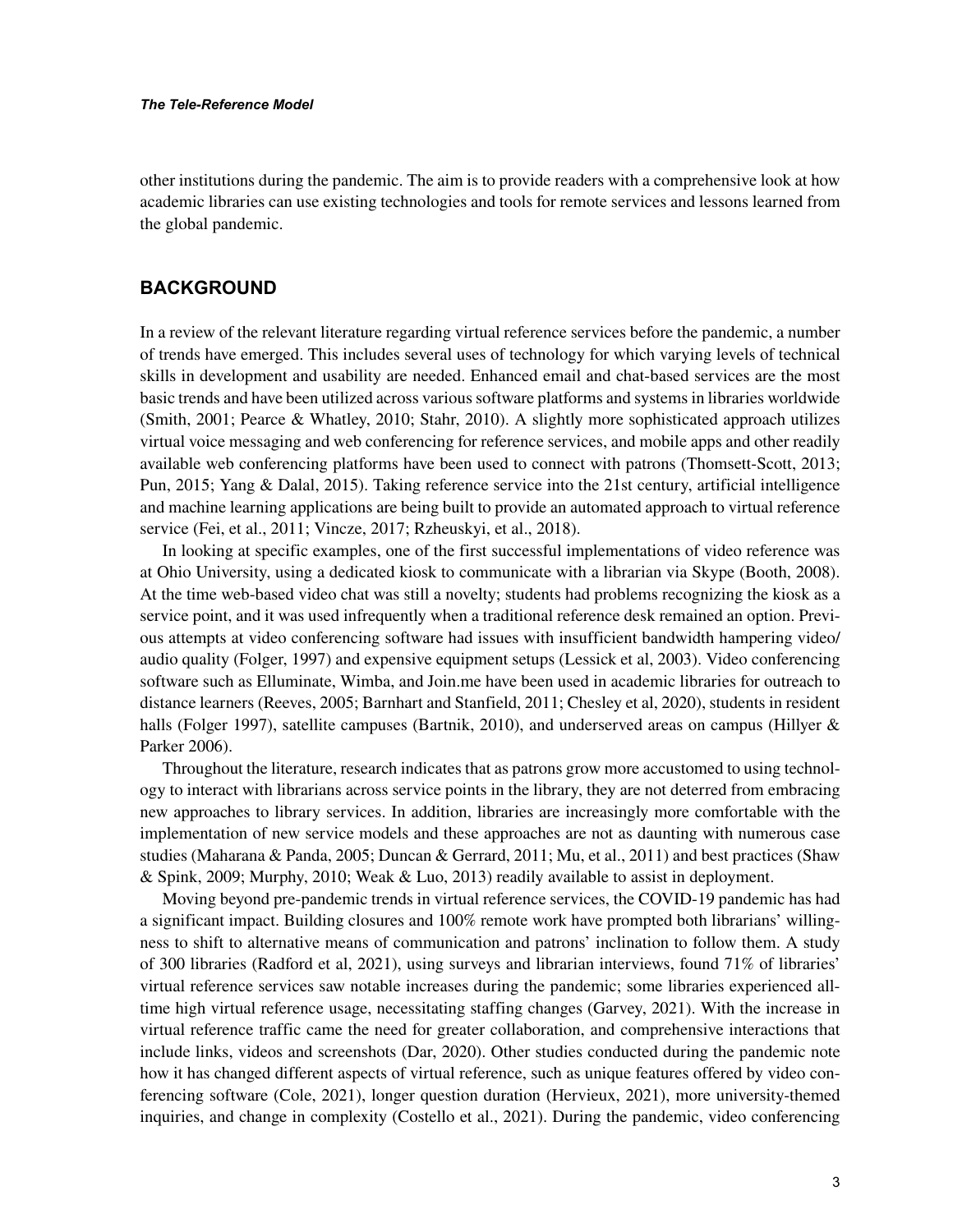software usage escalated, but primarily for use in workshops and research consultations, as reference on demand (Michalak and Rysavy, 2021), or in conjunction with IT software to view or control the patron's computer (Howes 2021).

Libraries now are therefore provided with considerably more choices to consider when determining how reference services are managed and conducted, especially as they face challenging staffing issues. Numerous studies in recent years have examined the successful supplementation or substitution of librarians with paraprofessionals (Dinkins, 2010) and student assistants (Stevens, 2013; Coleman, 2016) at library service points, some determining that undergraduates are often best suited to provide quality reference service to their peers (Faix et al, 2010). With new staffing possibilities and technology solutions for non-physical reference desk staffing models, reference librarians may be provided with additional time to focus on outreach, instruction, research consultations, and collection development duties among other important research-related needs of students, faculty, and staff. As will be explored in this chapter, the implementation of a virtual reference service can provide important benefits to all involved.

#### **THE DEVELOPMENT OF THE TELE-REFERENCE SERVICE MODEL**

When the library closed its doors indefinitely in March 2020, several plans had been put in place to support working from home. *COVID-19 Emergency Remote Work Agreement* forms have been signed and given to supervisors, accompanied by detailed remote work plans to ensure that each person's essential duties would still be performed. Library IT had been working with staff to make sure they were equipped with computers and Internet connectivity to do their work at home. Though the physical library buildings were initially closed to the public, a small number of librarians and library staff continued to work on site, frequently alternating days to maintain physical distancing, in order to provide continuity of service. Responsibilities were varied and included former tasks such as processing acquisitions and checking the mail, and new duties, like sending books by mail to patrons, front-door book delivery, and sanitizing returned items before reshelving. The employees in the RIS department, which exists to provide teaching and research support to the students and faculty who had all been sent home, performed 100% of their jobs from home as well.

Research & Information Services (RIS) is the department in the John C. Hitt Library primarily concerned with providing reference assistance. The offices of Reference, Ask-A-Librarian (phone, email, text and chat reference service), Government Documents, and Patent and Trademark Resource Center are all housed within this unit. It consists of 10 full-time subject librarians, 3 adjunct librarians, 3 full-time Library Technical Assistants (LTAs), and 1 part-time LTA. Three non-RIS librarians also help staff the Research & Information Desk, colloquially known as RAID. RAID is centrally located on the entrance level of the main library, situated between two other service desks on the same floor, the Circulation Desk and the Library Technology Desk (LibTech). All three service points are critical locations where patrons interact with librarians and staff to get one-on-one assistance with their library needs. At RAID, patrons generally get more in-depth research support and can meet with reference librarians staffing the desk for assistance. During the shutdown, subject librarians were able to continue phone, email, and other forms of outreach with their departments, but many soon felt stymied by the lack of interaction with their colleagues.

Soon after the abrupt shift to remote work occurred in mid-March, the RIS Department began holding weekly online meetings to keep librarians and staff involved and engaged with each other, and also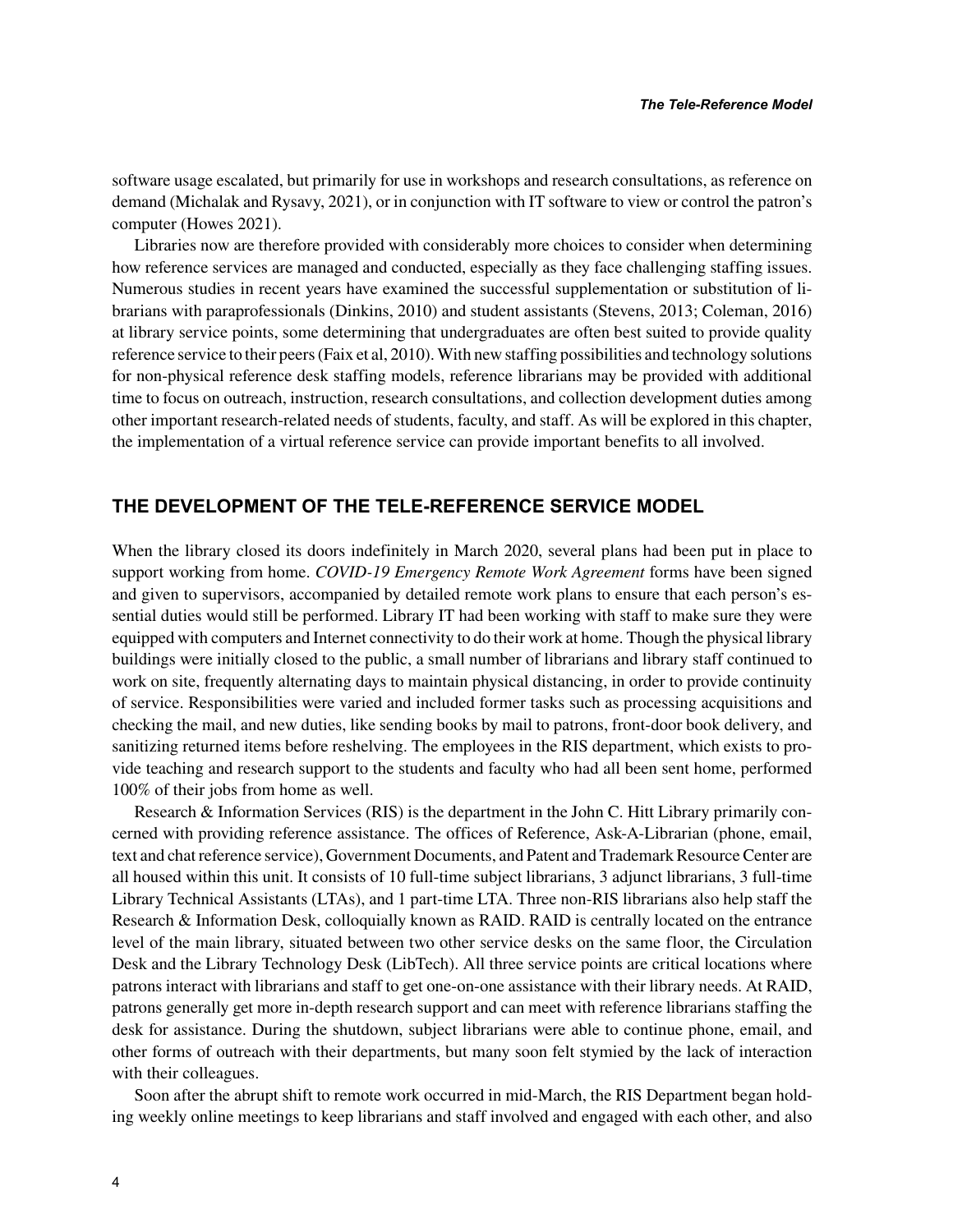the library at large, during the campus-wide COVID-19 pandemic closures. The UCF Libraries created several reopening task force teams to determine how to safely reopen the facilities partially in August 2020. For RIS, a small team of reference librarians was pulled together by the department head to assist in the process of determining how to reopen the Research & Information Desk. The RAID Reopening Task Force consisted of four senior level reference librarians, including the RIS Department Head, the Ask-A-Librarian coordinator, the Research Consultation coordinator, and one other RIS librarian.

As library task forces were being formed, the university was preparing to reopen the campus. A student survey determined that the majority of students wished to have an on-campus experience which included in-person classes (UCF Faculty Senate, 2020). With this feedback, the administration developed the *COVID-19 Return to Campus Policy* to lay the groundwork for a fall 2020 reopening (UCF, 2020). In addition to mandatory face masks and physical distancing, the policy outlined several other precautions and procedures to be followed in order to ensure the safety of employees and students. For instance, employees were asked to avoid sharing desks, offices, copiers, or other work equipment as much as possible; any equipment or touchpoints that had to be shared should be sanitized frequently. All furnishings had to allow at least six feet between employees and other employees or members of the community.

These regulations preclude the normal functioning of a reference desk, which regularly hosts several librarians and many more visitors on shared desktops in a confined area. Furthermore, the recommendation for "Employees who are identified by the CDC as being at increased risk due to COVID-19...are encouraged to remain in remote work status," (UCF, 2020) was applicable to many librarians and library staff.

As the task force discussed how to proceed with reopening the library with limited operations for an August 2020 partial reopening, there were concerns regarding safety for librarians and staff who would be interacting with patrons physically at RAID. Per CDC guidelines, the majority of the RIS reference librarians were either considered at increased risk for COVID-19 infection themselves, or someone in their household fell into one or more high-risk categories; therefore, the overall health and safety of departmental staff was at the forefront of the task force's considerations (U.S. Centers for Disease Control and Prevention, 2020). Understanding these concerns, the task force solicited feedback from reference librarians and other librarians at the John C. Hitt Library who also staff RAID and to suggest potential solutions for reopening safely while also providing a physical presence at RAID comparable to the other two service desks. While feedback and suggestions could be provided to the task force at any time, the librarians and task force discussed and brainstormed as a group during the department's weekly online meetings.

One solution that emerged was the possibility to implement a new reference service model. The reference librarians shared ideas on how existing technology and available equipment could be considered in creating an alternative remote reference desk. Zoom video conferencing software was the top suggestion. This emerged as a viable option since UCF had purchased an institutional license during the initial weeks of the pandemic and remote work, and several librarians had successfully used Zoom to hold virtual office hours, research consultations, and instruction sessions during the shutdown. Furthermore, all reference librarians had ready access to a laptop or a desktop at home (some supplied by the library) in their remote work offices. The model to be implemented was coined Tele-Reference, for its similarity to the tele-health model seen in the healthcare industries in the United States. The Tele-Reference model was a simple solution to a complex problem and allowed RIS librarians to provide a fully staffed service, safely and remotely, using existing and available technology and equipment.

As the RAID Reopening Task Force developed the Tele-Reference model, it was critical to examine staffing considerations, the types of technology needed, and training to be provided to make the service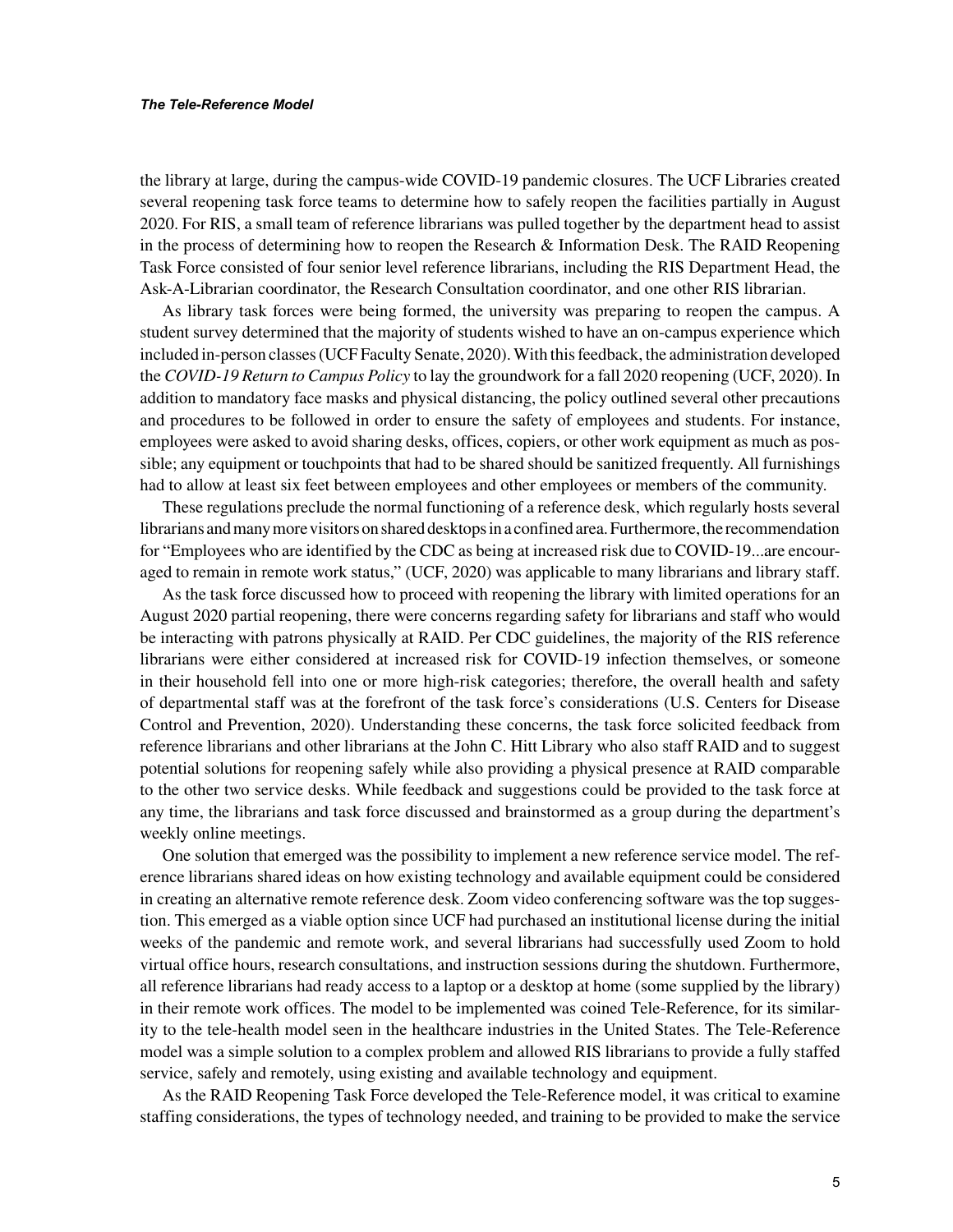both effective and successful. Beta testing offered an opportunity to test and refine. The following section will outline how each of these were utilized during Tele-Reference implementation and highlights specific details about how the model works in practice.

#### **HOW THE TELE-REFERENCE MODEL WORKS**

The Tele-Reference service (see figure 1) is available at UCF Libraries' reference desk called RAID. Patrons approach the desk and are able to ask a reference librarian questions. The librarian (who may be working from home or in their office in the library) is visible on one of two computer screens setup at RAID. Using a continuously running single Zoom session, the librarian can not only speak directly to a patron to answer questions, but they can also share their computer screen when conducting a reference interaction. This means that patrons can be shown various library research services, such as the library catalog and databases, in an easy and streamlined way. Some technology, such as a keyboard and mouse, have been removed from the service. If a patron needs to access their account, login to a database, or request ILL, for example, they can still easily do so on a personal device or on one of the many public computers available in the library nearby.

In addition to librarians staffing Tele-Reference virtually, patrons may also encounter a student Reference Ambassador physically located at the reference desk. While having a physical presence at a reference desk that is using a virtual service may seem counter-intuitive, there were pragmatic reasons for still offering a physical presence. The primary reason, which will be explored in more detail in this section, was institutional guidance that required a physical presence be available at the desk during normal operating hours. Should a patron have a simple or easy to answer question, such as directions to the restroom, the reference ambassador was able to assist. Generally, the Reference Ambassador directed patrons to Tele-Reference services when questions arose.

Adjusting the staffing structure played an important role in the evolution of the Tele-Reference service model. When launched in August 2020, the staffing structure utilized was similar to the one used for the library's traditional face-to-face reference desk with librarians and adjunct librarians staffing the virtual service. This included librarians externally from the RIS Department, such as the Scholarly Communication Librarian and cataloging and acquisitions librarians. While the former service at RAID relied on two librarians staffing the desk during a regular shift, the RAID Reopening Task Force recognized early in the planning process that the service should be staffed by one individual librarian or adjunct librarian during any given shift. There were several reasons for this. The first is that the demand for in-person reference services would not be as high as it typically would be due to a low number of patrons in the library building during this period; this was the result of fewer and smaller face-to-face classes, stringent indoor mask and distancing policies, and decreased building occupancy limits. Second, the physical layout of RAID -- a circular desk with an eight-foot internal diameter and a single 42" point of entry -- made maintaining the recommended six foot minimum distance very difficult for two people. Lastly, institutional guidance required that onsite offices should have a physical presence during business hours to support faculty, staff, and students. With this in mind, an in-person, student Reference Ambassador was hired to physically work at the desk concurrently with librarians staffing Tele-Reference. Additionally, two on-site librarians were in the library daily to not only ensure that technology was operating properly but to also respond to staffing needs, such as scheduling issues, as they arose.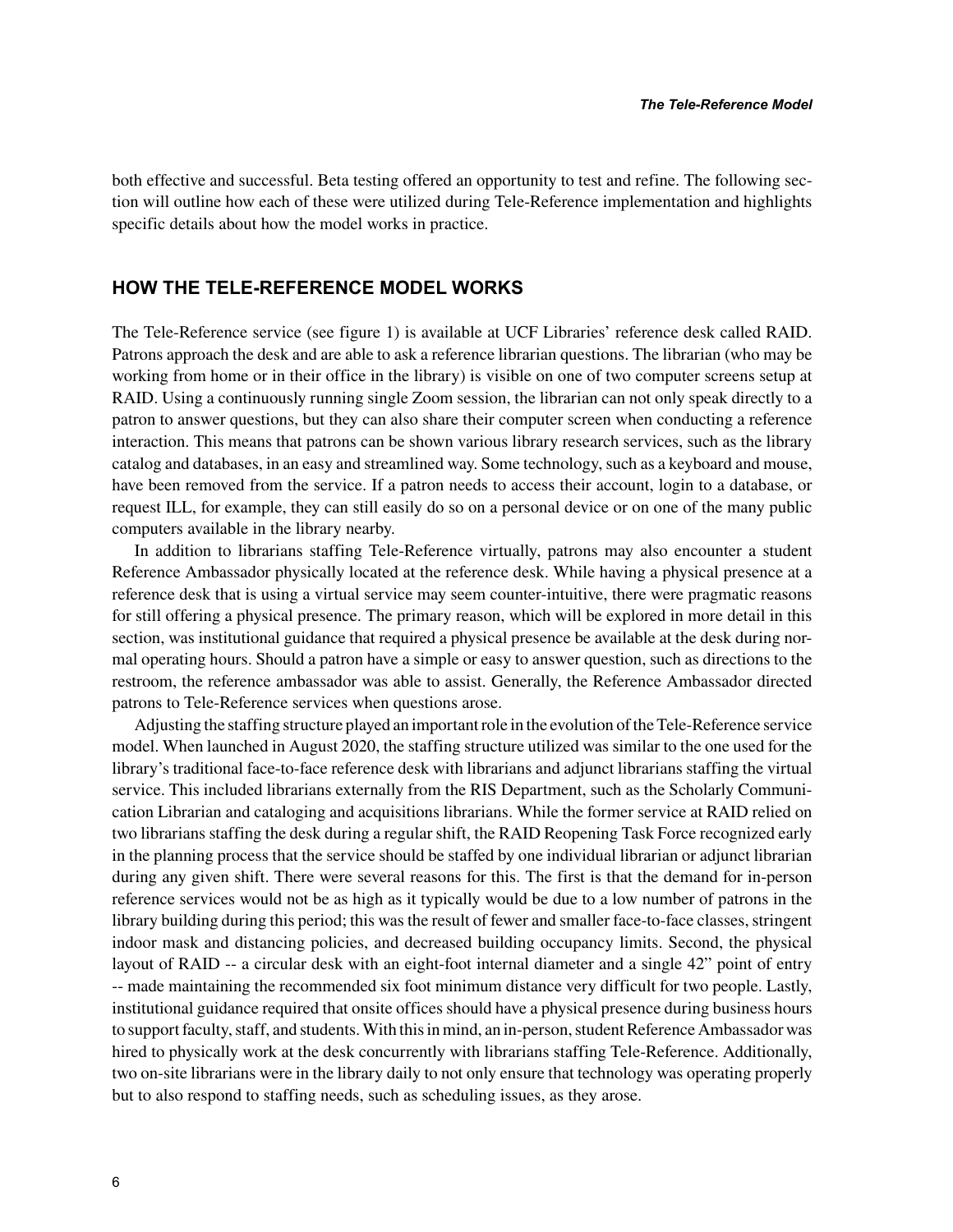#### *The Tele-Reference Model*

*Figure 1. Photograph of the tele-reference service model and reference and information desk set-up during 2020-2021*



Librarians staffing Tele-Reference typically worked one-hour shifts, although there were cases in which two-to-three-hour shifts occurred due to scheduling conflicts and other factors. During these shifts, librarians provided more in-depth reference support to patrons physically in the library -- as they would if they were staffing the desk in-person. Signage around the library and near the RAID desk directed patrons to the Tele-Reference monitors for assistance; however, it was often the case that patrons would approach the Reference Ambassador who was physically at the desk with questions. The staff member would triage the question and either provide information or direct the patron to Tele-Reference for more in-depth assistance. It is important to note that the Reference Ambassador position was a new role in the library -- created specifically to support the Tele-Reference model and the institutional policy requirement for all units on campus to have a physical presence available. Students hired were trained by RIS librarians to provide direct assistance to patrons in-person and address basic directional and informational questions. Safety was paramount for these in-person Reference Ambassadors. All measures such as adding plexiglass stands around the desk and providing physical distancing helped aid in providing a safer environment for Reference Ambassadors to work.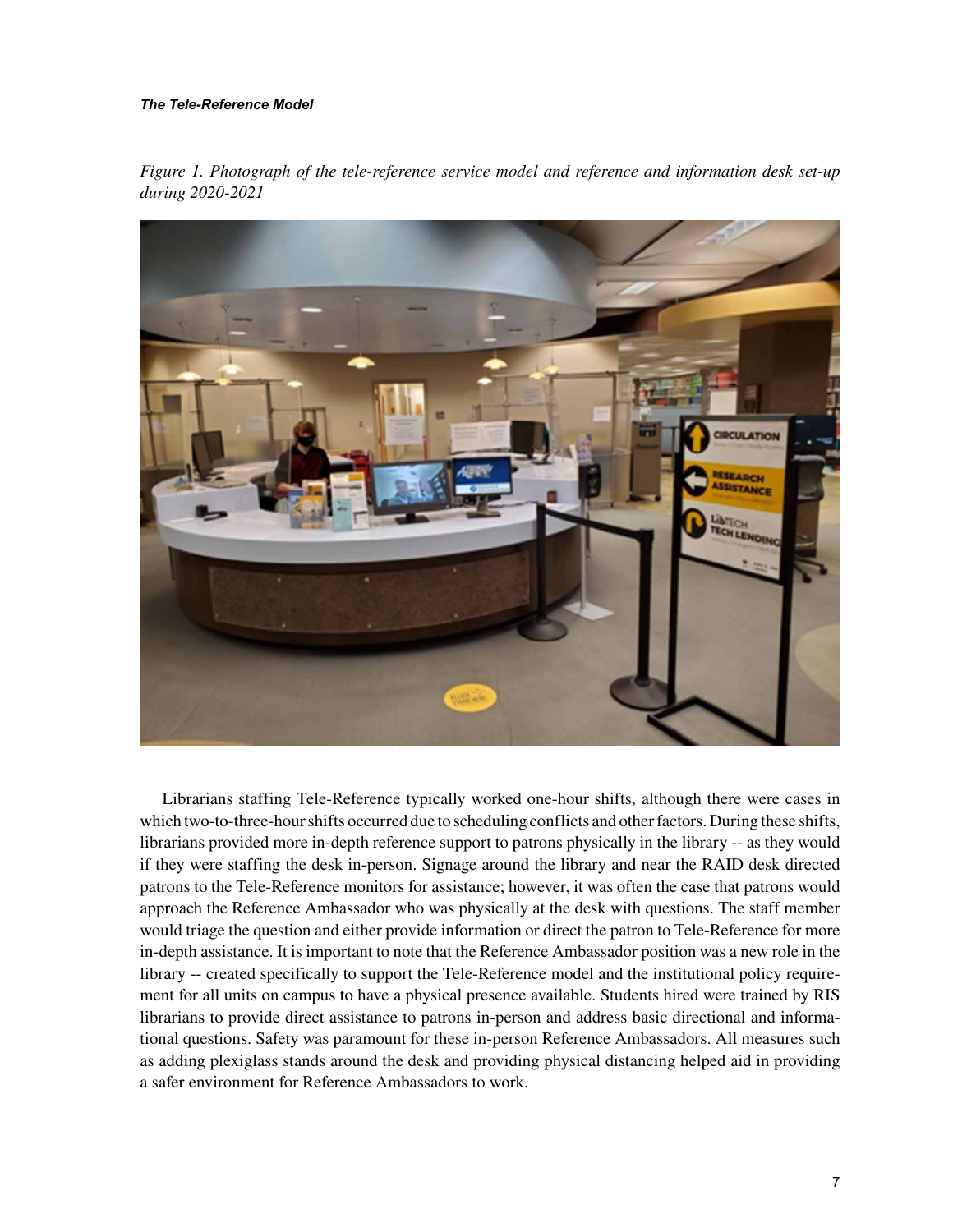Technology was also critical for successfully implementing the Tele-Reference model. In order to effectively provide virtual reference services, Tele-Reference would require a technology that provided a consistent, stable, and easy-to-use tool for both librarians and patrons. During the university's rapid shift to 100% remote teaching and learning, Zoom was the preferred technology for all operational aspects of the institution. As previously noted, a university-wide license of the platform had been acquired, and virtually everyone affiliated with UCF was using it in some way. Therefore, the use of Zoom as a mechanism for implementing Tele-Reference was a logical choice.

Determining the best way to utilize Zoom, however, would require further thought, with beta testing providing UCF Libraries with opportunities to try out different options, troubleshoot, adjust as needed, and obtain feedback from colleagues throughout the library. From this, it was determined that a single, persistent Zoom meeting would be used on a daily basis. The meeting would be started during operating hours by one of the on-call, in-person librarians and would run continuously throughout the day. Each individual librarian staffing Tele-Reference would login to their individual Zoom account and enter the meeting during their scheduled shift. Due to potential technology challenges, it was recommended that librarians login to the meeting a few minutes prior to their shift to troubleshoot as needed. From a user perspective, patrons only see an active Zoom meeting with a librarian visible to provide them with assistance. Patrons do not need to login or use Zoom in any way, except for interacting with the librarian.

In addition to utilizing Zoom, there were other technology needs to consider. Both on-site and offsite locations required specific equipment. On-site, the Tele-Reference service utilized two, dual use computer monitors. This allowed patrons to view the Zoom meeting which included live video of the librarian staffing the service, as well as any screen sharing conducted during a reference interaction. The computer and monitor at the desk included video and audio enabled features, so that both the librarian and the patron could see and talk to each other. Off-site, librarians required a stable Internet connection and a computer with audio and video capabilities to provide basic and standard service. Although not a requirement, many librarians used dual monitors off-site, as well, to aid in screen sharing and to multitask during a reference shift, so that they could both watch the live video from the library while working remotely on other areas of responsibility.

From a usability standpoint, all Tele-Reference librarians were advised to have a photograph of themselves, as an avatar, that could be displayed when the individual was online. Additionally, all librarians were encouraged to have their web cameras on during shifts. This helped patrons quickly identify that a librarian was available live to speak with. Early on during Tele-Reference implementation, many patrons did not realize that the librarians on the computer monitor screen were indeed live. However, as librarians interacted by waving or saying, "hello," patrons were quickly acclimated to seeing and communicating using Tele-Reference.

As with any technology or service, training and resources were critical for the successful implementation of Tele-Reference. The task force worked on a variety of training opportunities to help librarians staffing Tele-Reference feel comfortable and confident with the new service and technologies. Basic training on how to use Zoom was offered, which was beneficial not only to Tele-Reference but also to other library-related tasks and activities because it was being so heavily used at the institution. Training included emphasizing critical tasks, such as logging in and out of Zoom to help make shift transitions easy and seamless. Other features highlighted include:

- Turning audio and web cameras on and off
- Using optimal settings for audio and video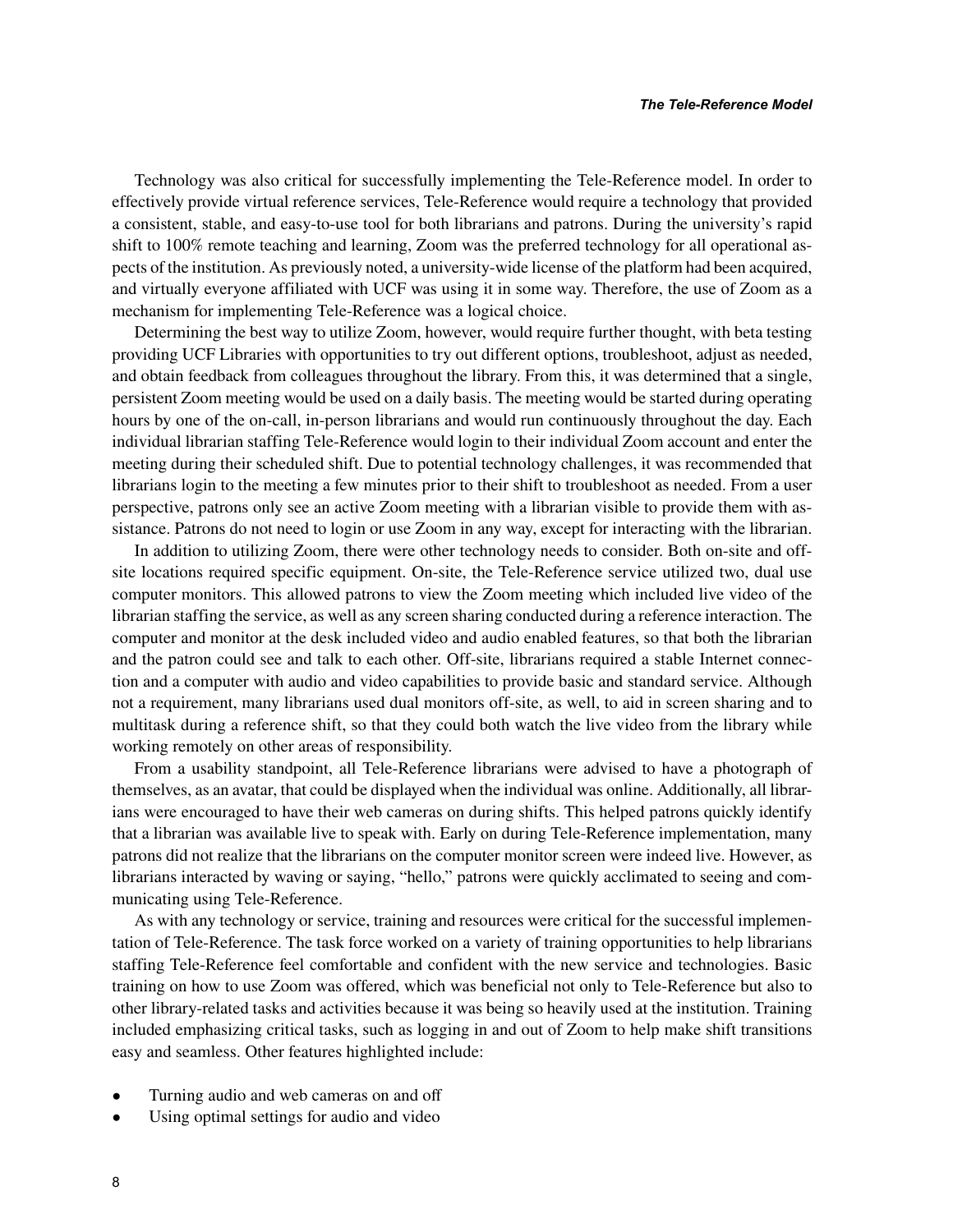#### *The Tele-Reference Model*

- Using mute and unmute
- Adding virtual backgrounds
- Using different screen sharing options (e.g., sharing entire desktop, sharing specific browser, sharing certain application)

Training opportunities were conducted in a variety of venues, such as the weekly RIS meeting, to ensure that all librarians participating in Tele-Reference would receive training. Additionally, the RAID Reopening Task Force created resources to help aid in streamlining the service and technology details. Using the Springshare LibGuide platform, a password protected guide was created to provide a centralized resource for login information (including Zoom meeting link), ready reference, and other details.

In order to assist the Tele-Reference librarians with answering frequently asked questions, especially those questions with directional nature, a one-page document was created with links to visual aids like campus maps, building floor maps, as well as instructions on how to access and use the LibGuide, oncall contact information, and other basic details. If, at any time, librarians were unsure about technology or had questions, both the RIS Department and other units within the library, such as the LibTech desk, were also available to assist with technology needs and challenges. The following will identify some of the challenges experienced, highlight solutions provided to technology issues, and explore how Tele-Reference was adjusted or adapted to address the challenges experienced throughout beta testing and implementation.

#### **CHALLENGES WITH THE TELE-REFERENCE SERVICE MODEL**

Several challenges to implementing Tele-Reference have already been alluded to. There was some reluctance, but not resistance, to adopting this as a mode for providing reference service, as well as some skepticism as to how it would work. Some librarians had only used Zoom a few times before the pandemic began. For instance, it was not uncommon for a librarian to have only used a Zoom meeting on a few occasions, and even then, another colleague well-versed assisted to help guide through some of the intricacies, such as monitoring chat and screen sharing. At one point, before UCF obtained an institutional license, the library had its own site license but librarians and staff had to reserve a time to use the software due to specific licensing terms and use limits. Therefore, using Zoom on a regular basis was a wholly new experience for many.

From a technical perspective, there was concern that each librarian would be required to establish their own Zoom Tele-Reference session. The department quickly disabused this notion. As outlined in the previous section, the RIS Department would develop a common login procedure and passwords for librarians, so that there would be no need to set-up individual appointments for Tele-Reference. Additionally, far fewer students would be on campus for the Fall 2020 semester, since nearly all university classes had become virtual and might be for the foreseeable future, perhaps for the remainder of the 2020-2021 academic year. Due to an anticipated lack of patrons potentially in the library during this time, there was some skepticism that Tele-Reference was necessary. However, the department determined that instituting the service and assessing how frequently it was used would be an appropriate course of action. With the challenges addressed, Tele-Reference was implemented -- though with some trepidation on the part of the librarians.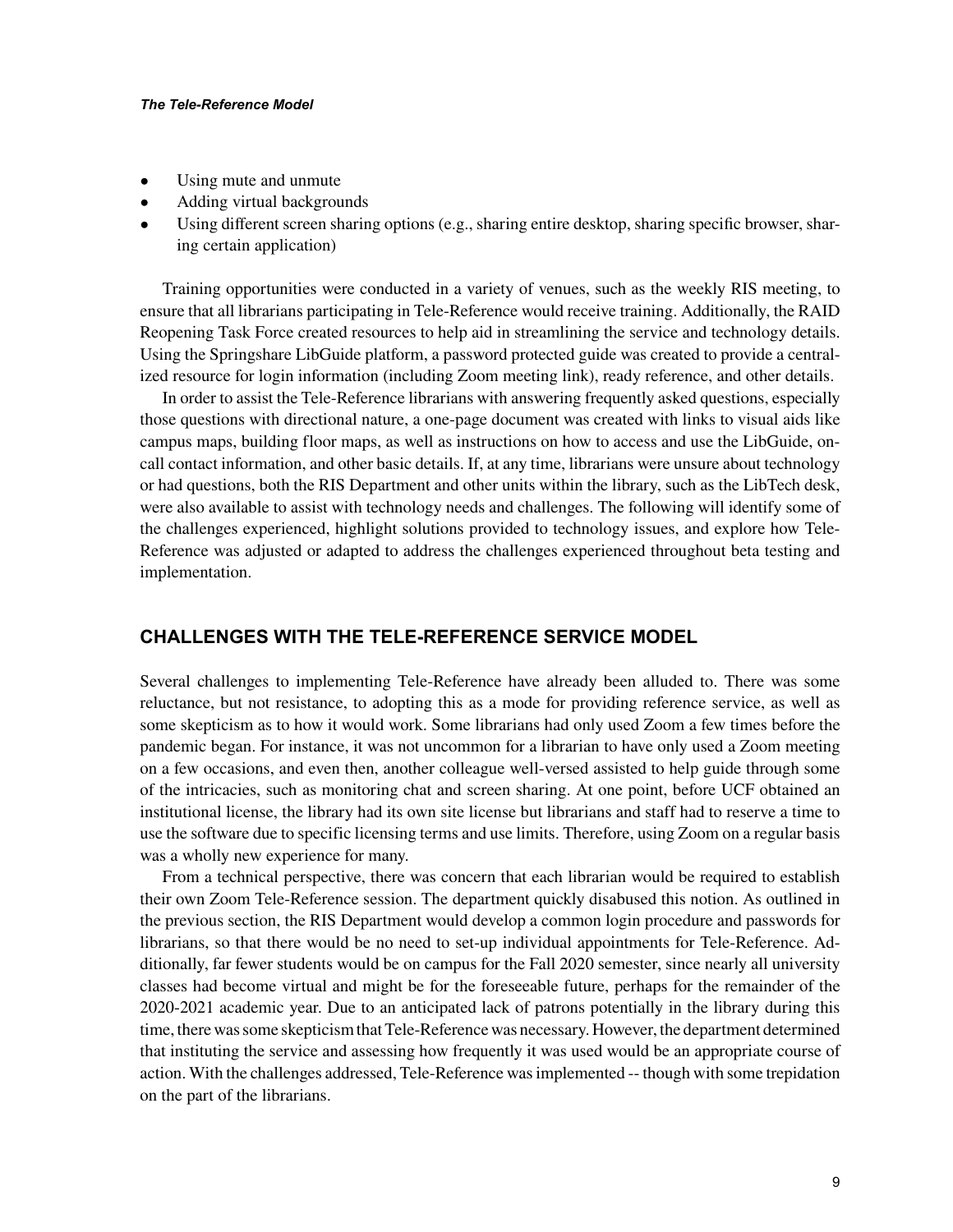Upon implementation during beta testing, there were a multitude of technology issues with reference librarians working remotely and conducting Tele-Reference. Questions arose around what equipment would be needed for the service to be deployed effectively from home. Some librarians had all the requisite hardware and software necessary to work with Zoom remotely, including either a dual screen monitor set-up or a personal laptop. Others with relatively old hardware and software at home would also be able to use one of the UCF Libraries laptops. However, it should be noted that the laptops, under normal circumstances, are reserved only for currently enrolled students, as a part of the requirements for equipment acquired using technology fee funding provided through the Student Government Association. Since this was an unusual and unprecedented situation, an exception was made. For those librarians who did not have a university issued laptop or were unable to obtain one of the laptops available through the library's lending system, another alternative option for equipment was undertaken. In this case, some librarians took their university issued desktops from their office to their homes. At the time of this publication, all librarians at the UCF Libraries were provided with either a laptop or desktop computer in their offices equipped with most of the requisite hardware, such as a web camera and two-way communication.

For those librarians not comfortable taking home an office computer and setting it up off-campus, there was a time-sensitive need to obtain the necessary hardware and software. Equally, if a librarian brought any equipment, such as headphones, from the office to their home, there may be challenges experienced related to installing software in order for the equipment to effectively operate. Some librarians did not have equipment, such as web cameras. This required additional purchases along with the necessary software to be installed. In many cases, the library's information technology department had to be called upon to offer some remote technical assistance and included the staff to remotely access librarian computers through VPN (Virtual Private Network) in order to make further adjustments or download software on the librarian's behalf. If a librarian was using a university issued computer, some software could not be installed by the librarian due to administrative settings for which they did not have permissions to install and which required IT intervention, typically via TeamViewer software.

Beyond the technical challenges noted, there were several unexpected challenges. Inclement weather was perhaps the most notable. Florida, especially during summer months, typically experiences daily intense afternoon thunderstorms. On at least one occasion a librarian lost power at home during a storm that occurred during a Tele-Reference shift. This instance necessitated the department to establish the procedure to have two on-call librarians available each day so that librarians could contact them and the service could be resumed, should an emergency situation occur. Internet connectivity problems at home were another challenge faced by many librarians staffing Tele-Reference. Due to the high number of individuals nationwide working remotely from their homes, bandwidth issues caused unstable Internet connections, lag times, and other issues. Some librarians had to purchase a hotspot from their Internet service provider in order to ensure connectivity when their places of residence did not have adequate or stable Internet capabilities. Finally, many librarians not only faced the challenges of working remotely themselves, but they also had to navigate assisting their children with attending public schools remotely or homeschooling and providing access and time for both school and work needs.

#### **ACCESSIBILITY AND THE TELE-REFERENCE SERVICE MODEL**

The RIS Department also gave much thought to accessibility, and many questions arose around this. For instance, would patrons in wheelchairs be able to see the monitor and the librarian? What about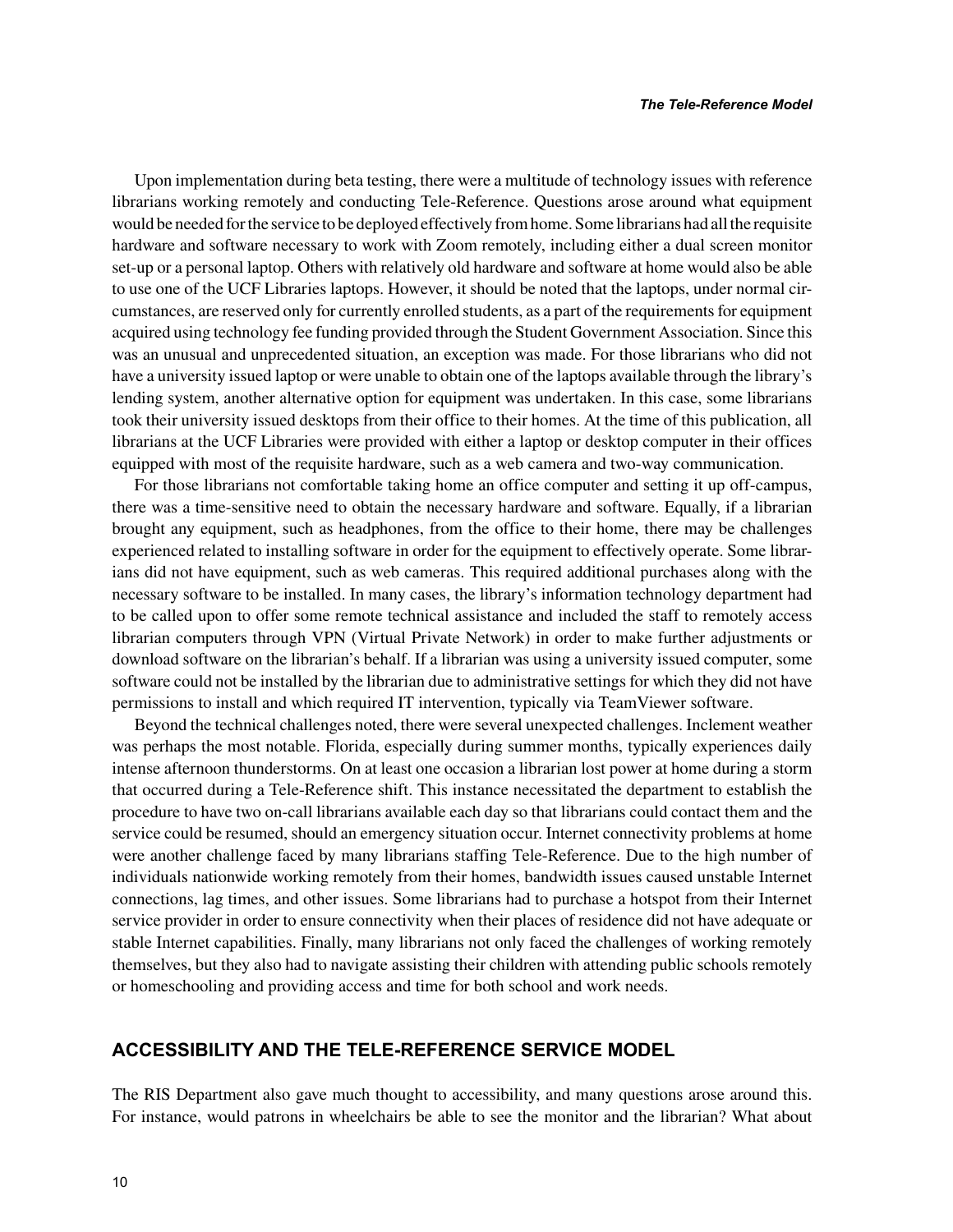individuals who are less than five feet in height? Should live transcription or closed captioning capability within Zoom (which was launched in February of 2021) be utilized? After UCF Libraries developed the Tele-Reference model, the university's Office of Student Accessibility Services was asked to provide recommendations for improving accessibility. The Assistant Director for Accessible Technology at UCF observed both the Tele-Reference setup and the service in action and made an assessment which included the following suggestions:

- Deploy Zoom's closed captioning to assist hearing-impaired patrons
- Adjust monitor further to be visible to patrons in low wheelchairs
- Instruct the Reference Ambassador to advise blind patrons on where to stand in relation to the monitor so they can best be heard and seen

On the whole, the Tele-Reference model comported with most American Disability Act (ADA) strictures. The Web Content Accessibility Guidelines (WCAG) Success Criterion do not require captions for video with live audio broadcast, when it is not being recorded for future access, and indeed specifies that captions are not intended for two-way multimedia calls (WCAG, n.d.). It was decided not to turn on closed captioning, as the ADA industry standard for closed caption accuracy is 99%, and Zoom's closed captioning, using automatic speech recognition, would fall below that mark. Despite advances in live transcription technology, Zoom's own support page recommends manual or third-party transcription if used to meet compliance or accessibility requirements (Zoom Video Communications, 2021).

The RIS Department took care to ensure that Tele-Reference would be accessible to patrons of varying statures and abilities. The Research and Information Desk is circular with two upper levels and one lower level. The initial placement of the monitor was at the lower station of the desk (see Figure 1), making it visible and physically accessible to people of any height. In adherence to the above suggestion, a "stand here" decal was placed on the floor a measured distance in front of the Tele-Reference service desk monitor and camera. In doing so, not only would the monitor be visible to all patrons who approach it, but the librarians could see the individual on their viewscreen, regardless of whether they were short or tall in stature. Currently, the in-person librarian sits at the wheelchair-height station and Tele-Reference is to their right (see Figure 2). The remote and hands-free setup ensures that immune-compromised patrons or librarians are not unnecessarily exposed, and eliminating the mouse and keyboard removed the need to constantly re-sanitize these items.

One benefit of the Tele-Reference model is the librarian's capacity to speak to patrons without wearing a mask. For people who are deaf or hard of hearing, being able to watch someone's lips as they speak results in far better communication than speaking with a masked attendant at the desk. Although the station is hands-free, and thus has no input device for the patron, the chat function can easily be launched on the librarian's end. Any other deficits in communication can be mediated by the Reference Ambassador at the desk who has been trained to answer general directional and informational questions and who can assist if there are technology challenges faced during an interaction, such as audio issues, as they have been trained to handle basic technology needs for the Tele-Reference station or can contact an on-call, in-person librarian to assist with troubleshooting technology issues.

Overall, the accessibility of Tele-Reference was positively received by Student Accessibility Services with the following statement provided by the Assistant Director for Accessible Technology illustrating a successful assessment, "The Tele-Reference appears to be a very useful resource for students including students with disabilities. I think many of our students connected with our office could benefit from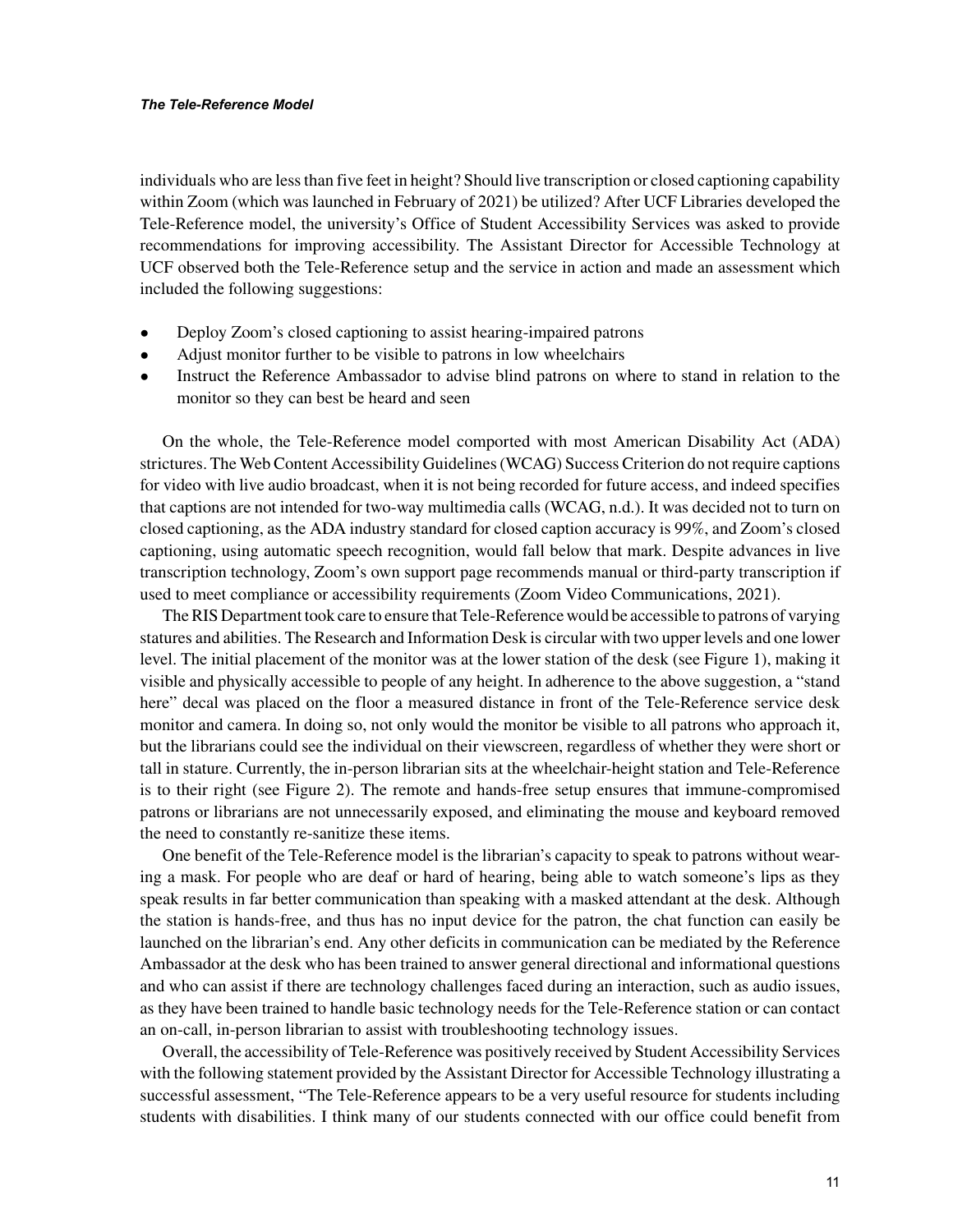stepping up to the station and talking immediately to a library reference expert. That ease of personal access to an expert seems ideal for many of our students who like simplified personal access. Many may be uncomfortable using the tools and having the librarian demonstrate it, right in front of them, will be a great option for students connected with our office."

*Figure 2. Photograph of the current tele-reference service model and the reference and information desk set-up implemented in fall 2021*



#### **ASSESSING THE TELE-REFERENCE SERVICE MODEL**

The Tele-Reference service model has been informally assessed through a variety of means. Because it was implemented as a quick solution to a pandemic related problem, the service has not been formally assessed through traditional means via focus groups, surveys, or other formal assessments. Time limitations also impacted assessment, especially patron surveys to solicit qualitative and quantitative feedback, because there was not sufficient time for the Institutional Review Board's (IRB) process of approvals ahead of formal assessment. In lieu of this, one of the first ways UCF Libraries has informally evaluated Tele-Reference service model is through internal service statistics. The UCF Libraries uses a software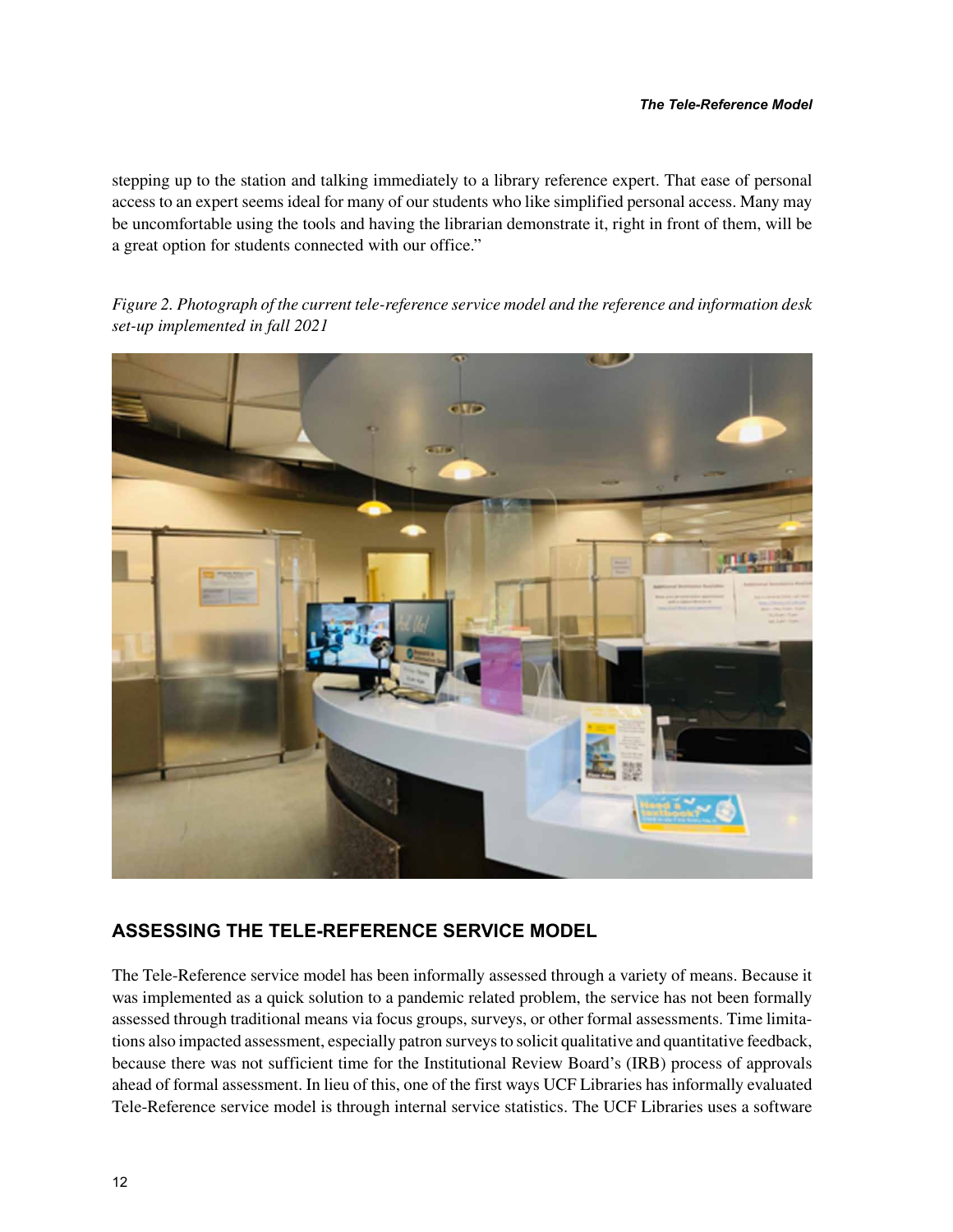*Figure 3. RAID reference question categories*



#### **RAID Reference Question Categories**

system called LibInsight from Springshare to track many aspects of library related service interactions. Reference desk statistics are logged after each transaction. The kind of information being gathered by each individual reference librarian while staffing RAID in-person or on Tele-Reference includes:

- The type of question asked (e.g. informational, directional, reference)
- The amount of time each interaction took
- The difficulty level of the question

Additionally, the type of question is specifically noted and tracked under a variety of pre-set parameters (see Figure 3). There are a total of ten categories that include: looking up articles/citations, running a catalog search, interlibrary loan guidance, referrals to subject librarians, directional/informational questions, looking up textbooks, database searches, citation styles/writing, software help, and an open other category for questions that fall outside of the nine pre-set options.

By pulling the LibInsight's statistics from September 2019 (before the implementation of Tele-Reference) and comparing statistics from September 2020 (the first full month of the start of the service), it can be easily ascertained from Figure 4 above that there is no notable change in the frequency of the kinds of questions asked from when the library was a normal operations before the pandemic compared to during the closure and start of Tele-Reference. This suggests a high likelihood that the change in the mode of reference service has been well received, been consistently used, and has not deterred patrons from visiting RAID as a walk-up library service, despite a lack of a physical presence at the desk. With Tele-Reference as an option, patrons received comparable services as they normally would and did not see any reduction in service due to the COVID-19 pandemic.

The second form of informal assessment by which Tele-Reference has been evaluated involves looking into cross-departmental library statistics, such as gate counts for the main campus library building. Comparing the John C. Hitt Library's overall number of visitors to the RIS Department's RAID statistics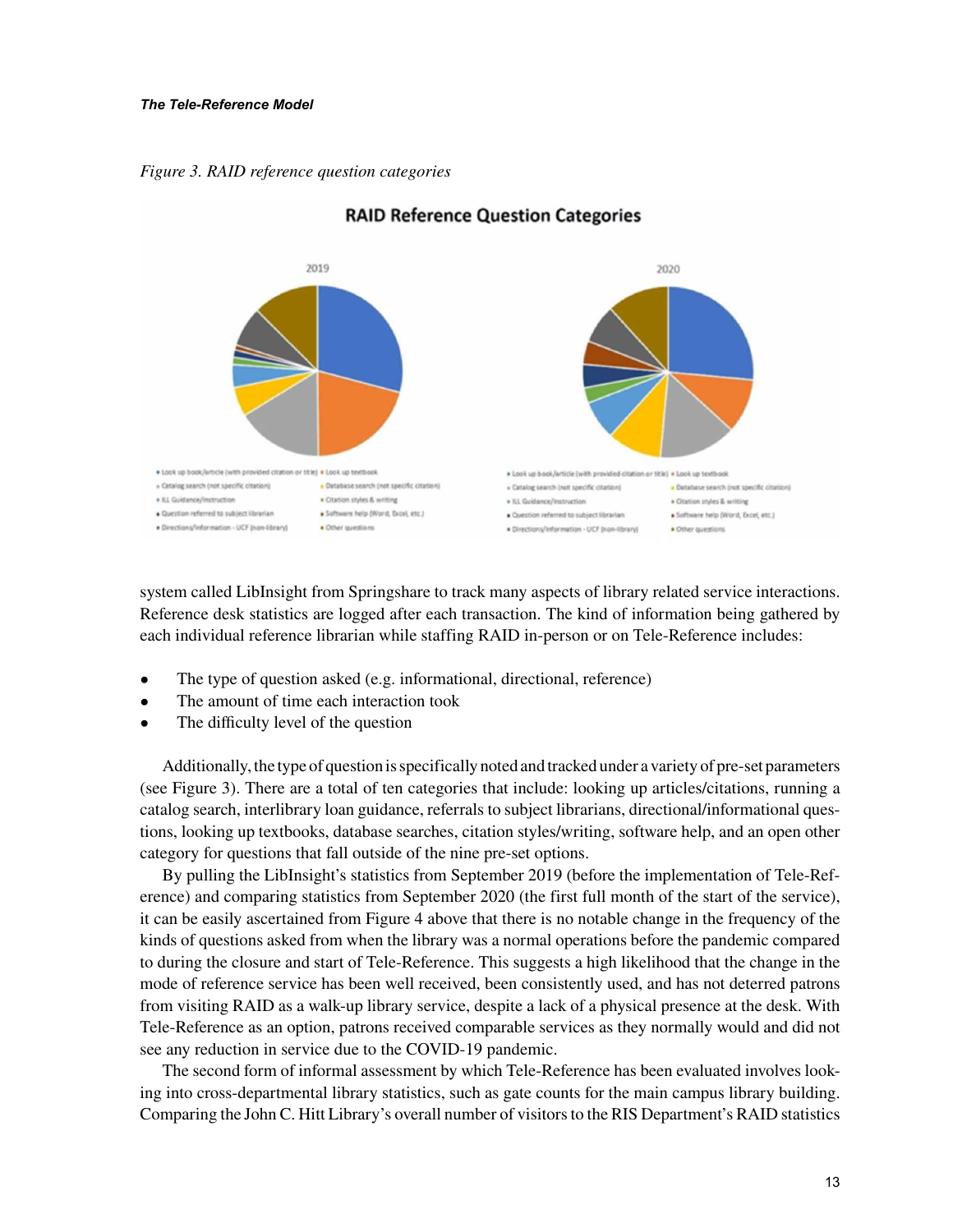

*Figure 4. John C. Hitt Library gate counts September to November 2019 versus September to November 2020*

was helpful as it provided a comprehensive view of library usage overall. In a side-by-side review of gate counts from September - November of 2019 (before the pandemic with no Tele-Reference service running) against the September - November of 2020 gate counts (during the pandemic with the service running), it was noted that there was an approximate 84.2% - 84.5% reduction in visitors to the library. This is of note as it includes a period of time in which the UCF Libraries had reopened but the rest of the campus had not yet fully returned (see Figure 4).

Although the library has had a significant reduction in the number of visitors, the RIS RAID statistics show that during the same three months in 2019 versus 2020, the number of reference transactions dropped between 73% - 80% overall, comparably smaller than the drop of the number of visitors which was a higher percentage at  $84.2\%$  -  $845\%$ . These statistics suggest that although the number of visitors to the library dropped substantially, with the help of having a physically staffed Tele-Reference service, the number of reference transactions was not affected overall. (see Figure 5).

The above figure which outlines the number of reference transactions between three months of 2019 (pre-pandemic) exactly one year before the implementation of Tele-Reference, compared to the first three months of the Tele-Reference service being launched in 2020, suggests that even though the gate counts have significantly dropped during the pandemic, the Tele-Reference service is being used consistently by patrons who are physically in the library. Furthermore, this provides additional insight into the success of Tele-Reference as a walk-in library service, since its use trends between 4.2% -11.2% better than that of the overall drop in total visitors to the library. These statistics suggest that Tele-Reference provides a valuable service that is being used by those who enter the building often, that the service is visible, and that it provided a timely intervention during the COVID-19 pivot.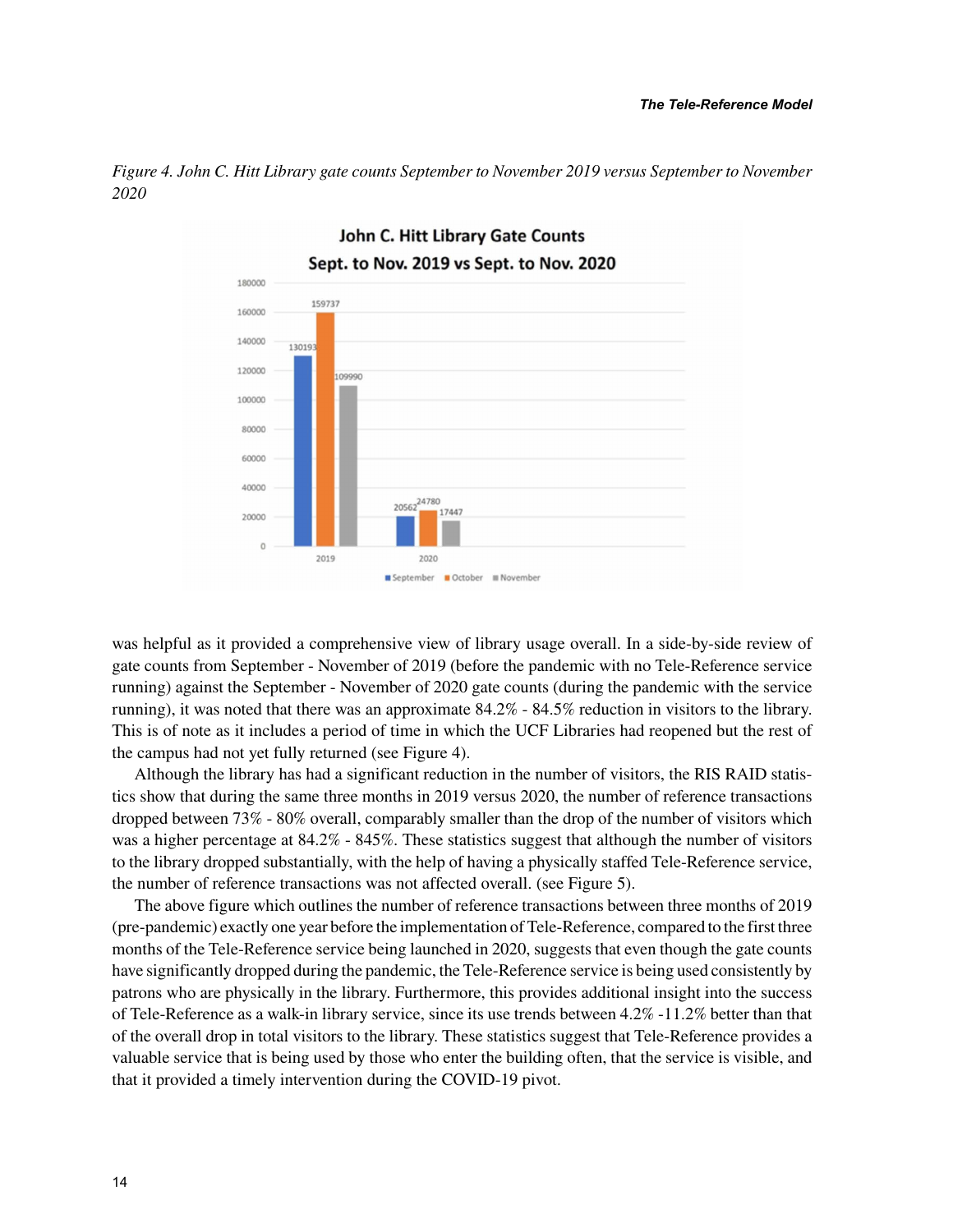#### *The Tele-Reference Model*



*Figure 5. RAID number of reference transactions September to November 2019 versus September to November 2020*

The last informal method used to assess Tele-Reference is through qualitative feedback collected from campus partners and administrators. An example of one such piece of feedback received was shared above from the UCF Office of Student Accessibility Services. Another comment received from the UCF Assistant Dean of Academic Engagement of the Division of Student Learning & Academic Success noted, "The reference desk at the UCF Library adapted to meet the needs of students and librarians in light of COVID. Live Zoom reference librarians are available at the desk during traditional hours. At first when colleagues mentioned this to me as a possibility, I was skeptical. However, when I saw it this summer in action, I was impressed. It worked so well. You could see the friendly librarian from across the room on the computer. The library really innovated in our unique climate. This provides one-on-one service at our library but still allows librarians the option to stay remote." Receiving this kind of positive feedback from high level administrators on campus is testimony to how well Tele-Reference is perceived outside of the library and how impactful the service is to the campus community.

As mentioned earlier, due to the swift timeframe in which the Tele-Reference model was introduced, a more formalized assessment of the service was not a consideration. Now that the model has been running for over a year, additional assessment of Tele-Reference is slated to occur. This would include surveying users after Tele-Reference transactions and utilizing focus groups to gain insight on how the service is functioning. Along with assessing Tele-Reference both quantitatively, as well as qualitatively, there are other benefits to having implemented this kind of alternative reference desk service on a largescale university campus like UCF.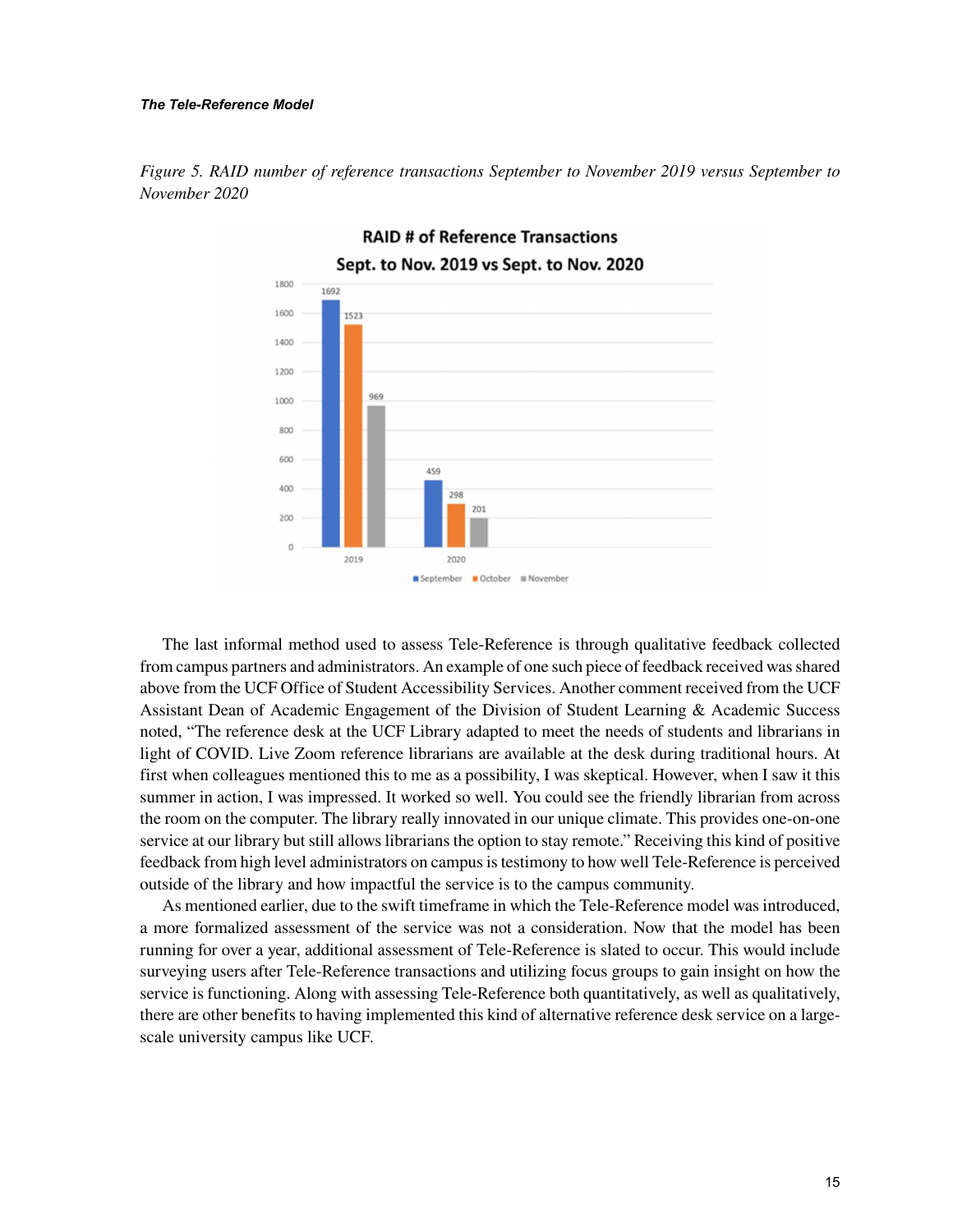#### **BENEFITS OF THE TELE-REFERENCE SERVICE MODEL**

In addition to being positively assessed, there are also a variety of benefits that the Tele-Reference model provided. From the patrons' perspective, they were able to receive continued reference support from the UCF Libraries throughout the pandemic in a safe and physically distanced environment. Continuity of service throughout the public health crisis has been critical to aid library patrons in their research and scholarly endeavors. By employing the Tele-Reference model, the UCF Libraries was able to provide a safe alternative to in-person reference desk service while adhering to health and safety requirements set forth by the university and the state of Florida, while most other academic university libraries throughout the state of Florida closed their service desks entirely, only offering the equivalent of an Ask-A- Librarian service online during the pandemic. Ever since the UCF Libraries reopened after closing for four months, Tele-Reference enabled the library to provide walk-in service to library patrons who were able to see and interact safely in real-time with a reference librarian. It allowed patrons to receive assistance at the moment of need without having to use a device or fill out a research consultation request days in advance. Overall, this model provided patrons with a traditional reference experience in a slightly modified way by using existing technologies that patrons, librarians, and staff are already familiar with.

From the perspective of the library staff, the Tele-Reference model provided librarians who normally staff the reference desk with a safe and physically distanced working environment. They were able to work remotely, either from their work office or from home without risking their physical presence at the information desk. Additionally, the screen share feature of the Zoom meeting software also enhanced the reference assistance provided by the librarians. It allowed the librarians to teach the search strategies in a much more effective way, for the patrons can watch the steps of information retrieval closely from the screen in front of them.

Starting in the Fall of 2021, UCF returned to a pre-pandemic class schedule. Accordingly, the library returned to an in-person research assistance model at RAID to better support the largely increased student presence on the campus. Even though the Tele-Reference model was not offered as the primary service model, it was utilized as a back-up service point to complement the in-person research assistance during peak service hours at RAID. In addition to having one librarian staffing the physical reference desk, another librarian was scheduled during the peak service hours of 11 a.m. to 4 p.m., to assist patrons by using the Tele-Reference model. A librarian logged into the Zoom meeting room remotely from either a work office or while working remotely. This arrangement helped lower health and safety risks for librarians staffing the desk, especially with the continuance of COVID-19 variants and concerns of increased risk of two librarians working in close proximity of each other in a small space. It also provided an extra service point for patrons should there be a need for additional librarian's research assistance over the peak service hours.

#### **OPPORTUNITIES FOR FUTURE DIRECTIONS AND USE OF THE TELE-REFERENCE SERVICE MODEL**

One possible use of the Tele-Reference service model is that it can be utilized in conjunction with a single service desk model, as described in the previous section. Due to a variety of reasons, including budget constraints, the decline in face-to-face traditional reference transactions, and increased demands on reference librarian time for services like library instruction and outreach, many academic libraries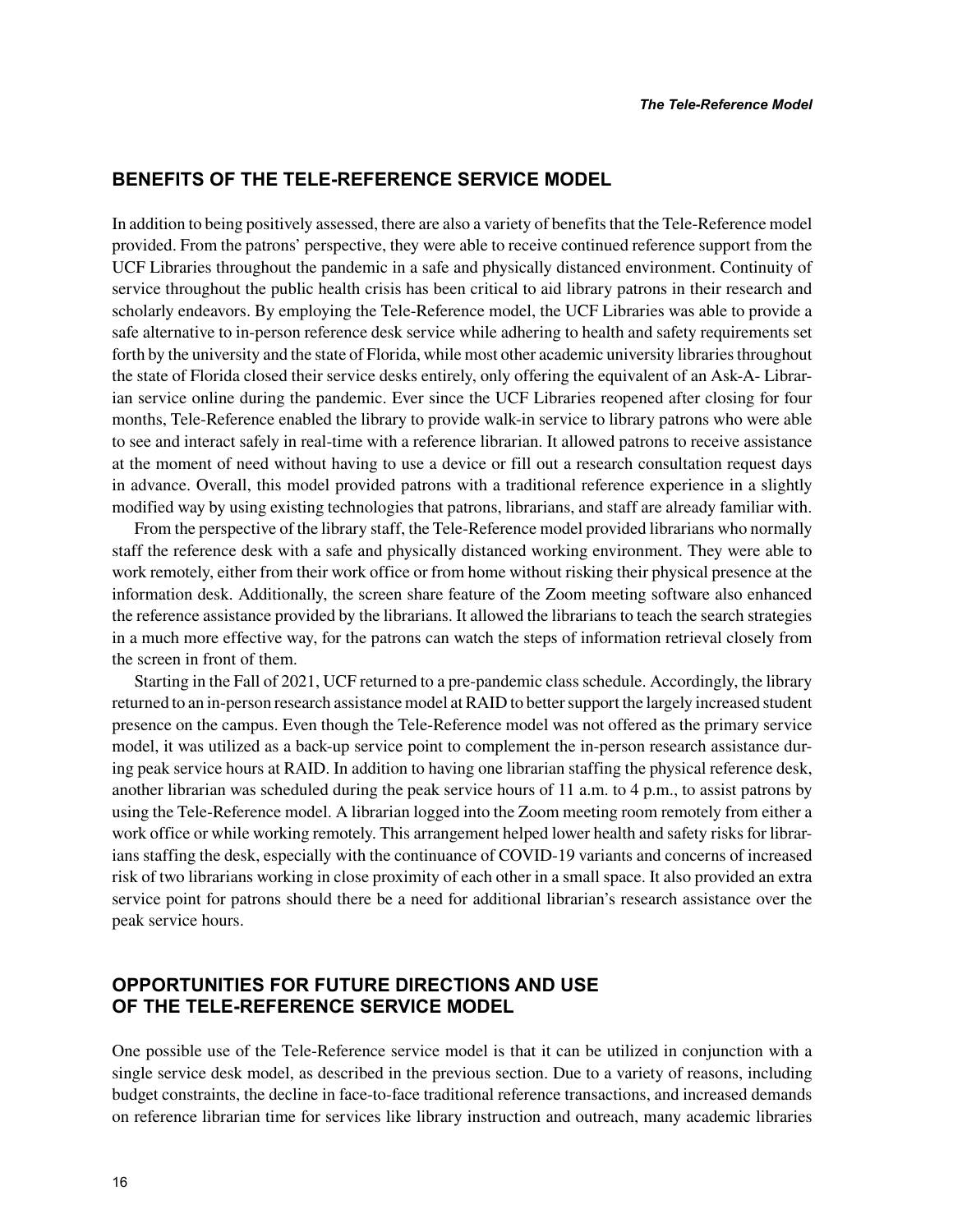have started considering major changes to their public service functions and have begun implementing blended models that combine traditionally separate circulation and reference functions at a single service desk (Oud, 2016). A single service model includes many positive benefits, such as a more efficient delivery of a wide variety of services from a unified, blended service point; however, it is not without its concerns or frustrations. One challenge, for example, highlights the immense learning curve faced by single service desk staff specifically related to a library's massive print and electronic resources (Sider, 2016). For those libraries with a single service desk model, adding the Tele-Reference model could help reduce the extensive scope of responsibilities for the frontline service staff member and mitigate concerns and frustrations. It would also provide librarians scheduled for the Tele-Reference shift the ability to devote their time in a quieter environment to prepare for instruction or outreach work when there are no in-depth research questions taking place.

The Tele-Reference service model could also be utilized to complement the traditional reference service model by connecting the subject librarians on the spot, to enhance the quality of research assistance to patrons at the time of need. If librarians staffing the reference desk receive a research question about a certain subject area that they are not familiar with, they can easily connect the patron to a subject librarian. For instance, the librarian at the reference desk could contact a subject librarian via chat using an instant messaging platform, such as Microsoft Teams or Skype, and the subject librarian could login to the meeting software and provide the student with assistance instantly. The combination of a Tele-Reference model and a traditional reference service is an excellent way to leverage human resources and technology solutions to achieve a high-quality of effectiveness and efficiency in research assistance services.

#### **CONCLUSION**

As explored in this chapter, the need for technology solutions to address challenges faced during the COVID-19 pandemic was critical in successfully providing remote reference services at the University of Central Florida Libraries. The Tele-Reference model developed provided an important and timely solution during an unpredictable period. With campus-wide facilities closures and 100% remote work for all faculty and staff, the UCF Libraries faced an ever-changing work environment and one that made providing services to patrons increasingly challenging. By utilizing readily available technology and equipment, such as Zoom and laptop and desktop computers, the library was able to pivot and develop Tele-Reference to address the needs of the campus community while adhering to university guidelines.

Although Tele-Reference provided some challenges, the service, as a technology solution, benefited everyone from a variety of vantage points. The RIS Department could safely staff the desk from a remote location while mitigating risk for COVID-19 exposure yet still provide the important physical desk presence that both university and library administrators required. In addition, during the full library closure between March of 2020 and August of 2020, RAID was able to propose a new student position, the Reference Ambassador, which would provide work opportunities for students in need, as well as assist RIS librarians working remotely. Lastly, as UCF returned to normal operations in August of 2021, Tele-Reference has continued to support RIS staff in a variety of ways. Tele-Reference has been used to reduce the number of physical librarians currently at RAID, allowing for physical distancing and COVID-19 risk mitigation, while still providing dual librarian services at the desk. Additionally, it provides assistance when needed during peak times and will likely be used in the future for these purposes.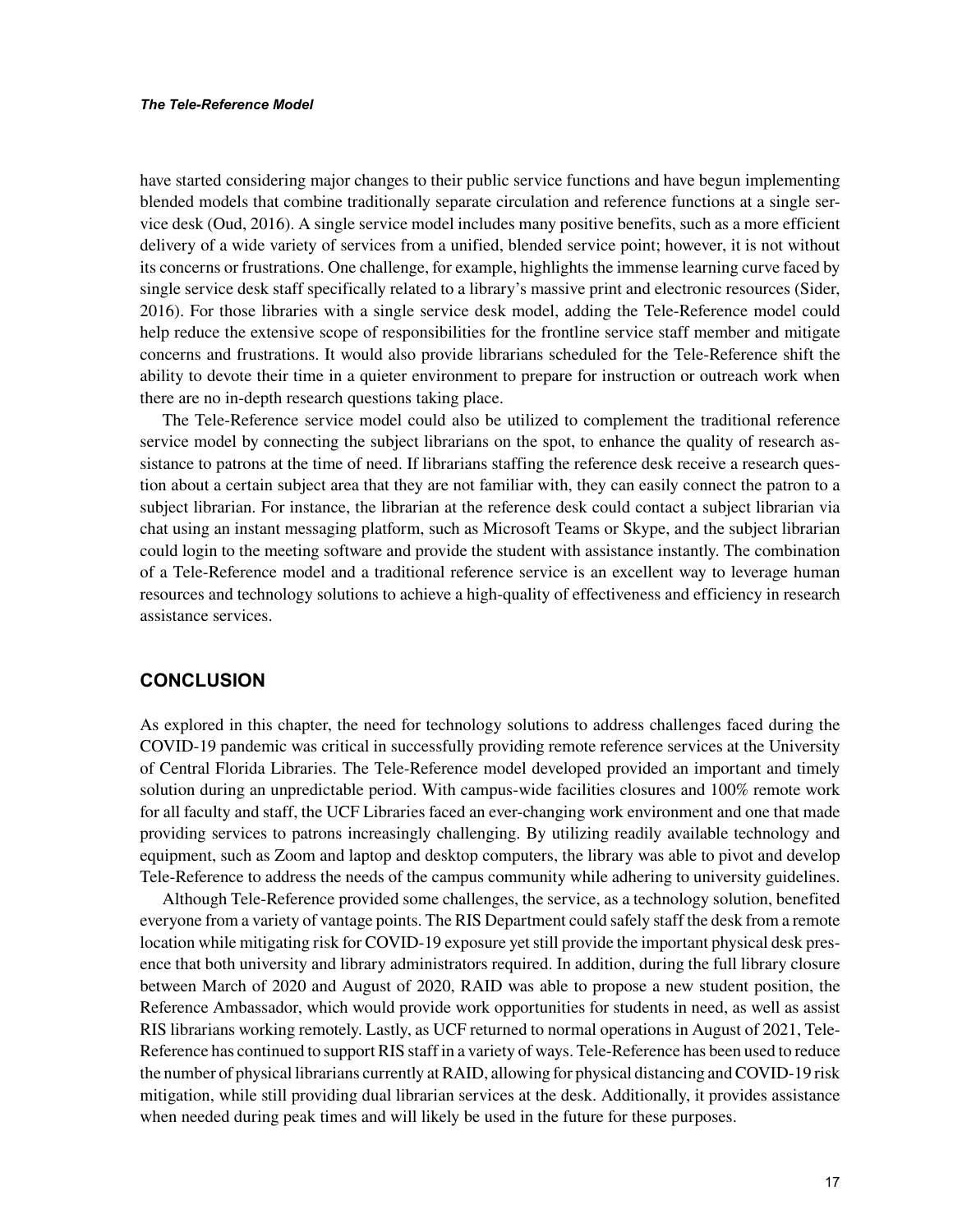The examples in this chapter highlight how Tele-Reference was implemented and successfully used at the UCF Libraries as an alternative to traditional reference desk services. In addition, it has highlighted how the model might be used for various purposes and could be utilized by other institutions interested in similar service support. For those interested in developing similar services at their institution, the Tele-Reference model provides an easy to implement option and can be utilized with any remote web conferencing software available. Technology training, set-up, and beta testing can all be deployed and the service operational in a fairly swift amount of time. By utilizing creative solutions with technology, traditional reference and other library services can be adapted and adjusted to help aid in providing consistent and sustained support to library patrons during difficult times, such as the COVID-19 pandemic, and beyond.

#### **REFERENCES**

Barnhart, A. C., & Stanfield, A. G. (2011). When coming to campus is not an option: Using web conferencing to deliver library instruction. *Reference Services Review*, *39*(1), 58–65. doi:10.1108/00907321111108114

Bartnik, L. (2010). Delivered! A mid-sized academic library's experience with distance education. *Journal of Library & Information Services in Distance Learning*, *4*(1/2), 43–52. doi:10.1080/15332901003666936

Booth, C. (2008). Video reference and the library kiosk: Experimentation and evaluation. *Journal of Access Services*, *5*(1-2), 47–53. doi:10.1080/15367960802197731

Chesley, C., Lowe, A. M., & Puzier, L. (2020). Can you see me now?: Engaging distance learners through virtual reference consultations. *Journal of Academic Librarianship*, *46*(5), 102199. doi:10.1016/j. acalib.2020.102199

Cole, C., & Raish, V. (2020). Serving the need: Engaging in virtual video reference with students. *Journal of Library & Information Services in Distance Learning*, *14*(3-4), 182–193. doi:10.1080/153 3290X.2021.1873891

Coleman, J., Mallon, M. N., & Lo, L. (2016). Recent changes to reference services in academic libraries and their relationship to perceived quality: Results of a national survey. *Journal of Library Administration*, *56*(6), 673–696. doi:10.1080/01930826.2015.1109879

Costello, L., Radford, M. L., & Montague, K. (2021, April 13-16). A "silver lining" for covid-19: accelerating online engagement and future reach of information literacy instruction. [Conference paper]. *ACRL 2021* Retrieved January 10, 2022 from http://hdl.handle.net/2142/110929

Dar, M. (2020, Nov. 10). How COVID-19 has transformed reference services for public and academic libraries. *Library Journal*. Retrieved from January 10, 2022 [https://www.libraryjournal.com/story/how](https://www.libraryjournal.com/story/how-covid19-has-transformed-reference-services-for-public-academic-libraries)[covid19-has-transformed-reference-services-for-public-academic-libraries](https://www.libraryjournal.com/story/how-covid19-has-transformed-reference-services-for-public-academic-libraries)

Dinkins, D., & Ryan, S. M. (2010). Measuring referrals: The use of paraprofessionals at the reference desk. *Journal of Academic Librarianship*, *36*(4), 279–286. doi:10.1016/j.acalib.2010.05.001

Duncan, V., & Gerrard, A. (2011). All together now! Integrating virtual reference in the academic library. *Reference and User Services Quarterly*, *3*(50), 280–292. doi:10.5860/rusq.50n3.280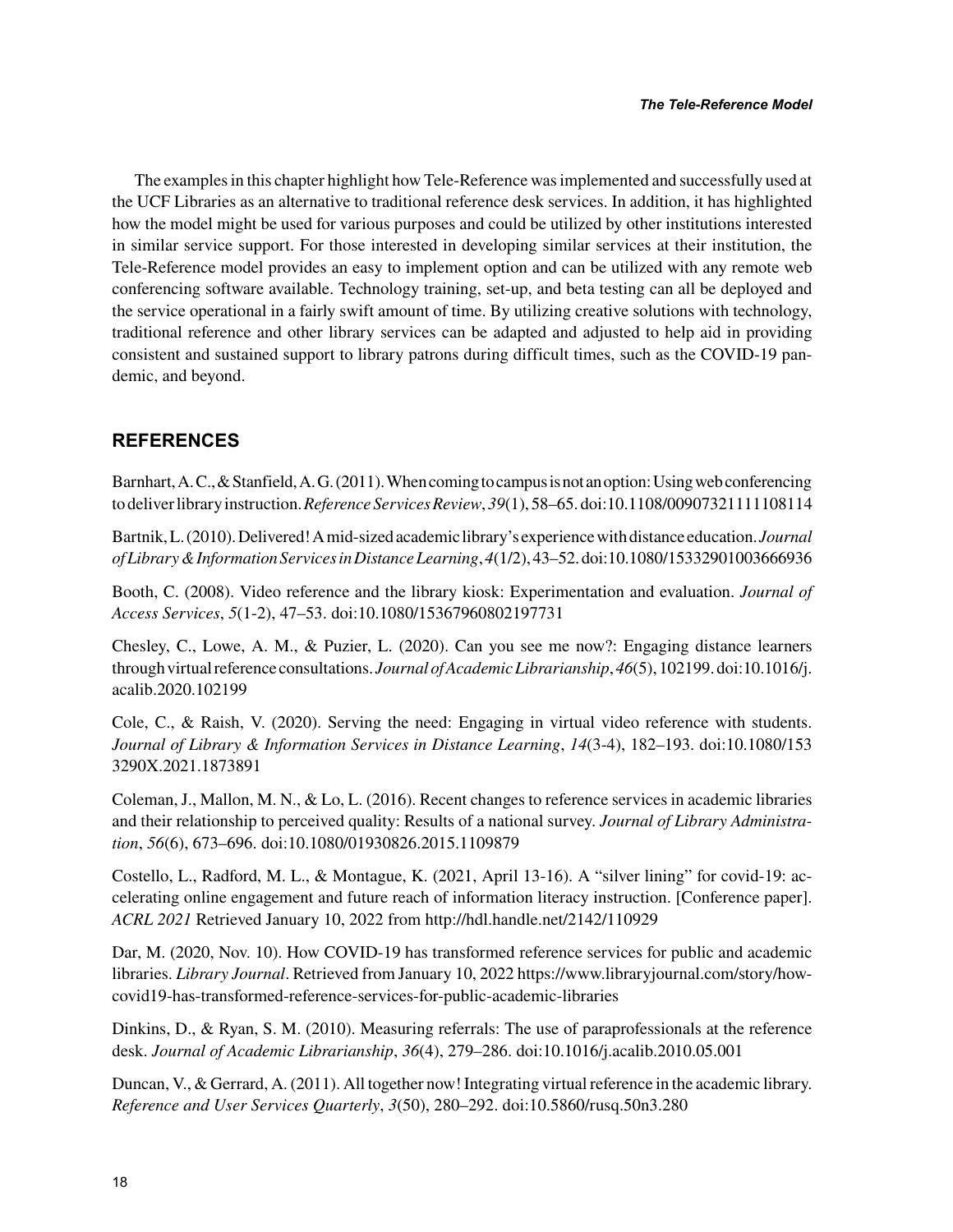Faix, A. I., Bates, M. H., Hartman, L. A., Hughes, J. H., Schacher, C. N., Elliot, B. J., & Woods, A. D. (2010). Peer reference redefined: New uses for undergraduate students. *Reference Services Review*, *38*(1), 90–107. doi:10.1108/00907321011020752

Fei, Y. A. O., Lei, J. I., Chengyu, Z., Wu, C., & Chengyu, Z. (2011). Real-time virtual reference service based on applicable artificial intelligence technologies: The début of the robot Xiaotu at Tsinghua University Library. *Chinese Journal of Library and Information Science, 4*(2), 12-26. Retrieved January 10, 2022 from<http://159.226.100.13/handle/12502/5404>

Folger, K. (1997). *The virtual librarian: Using desktop videoconferencing to provide interactive reference assistance*. [White paper]. Retrieved January 10, 2022 from [https://www.ala.org/acrl/publications/](https://www.ala.org/acrl/publications/whitepapers/nashville/folger) [whitepapers/nashville/folger](https://www.ala.org/acrl/publications/whitepapers/nashville/folger)

Garvey, M. (2021). Virtual reference amid COVID-19 campus closure: A case study and assessment. *Reference Services Review*, *49*(2), 132–150. doi:10.1108/RSR-01-2021-0005

Hervieux, S. (2021). Is the library open? How the pandemic has changed the provision of virtual reference services. *Reference Services Review*, *49*(3/4), 267–280. Advance online publication. doi:10.1108/ RSR-04-2021-0014

Hillyer, N., & Parker, L. L. (2006). Video reference-it's not your typical virtual reference: Video reference services for South Campus at the University of Nebraska at Omaha. *Internet Reference Services Quarterly*, *11*(4), 41–54. doi:10.1300/J136v11n04\_03

Howes, L., Ferrell, L., Pettys, G., & Roloff, A. (2021). Adapting to remote library services during COVID-19. *Medical Reference Services Quarterly*, *40*(1), 35–47. doi:10.1080/02763869.2021.187361 6 PMID:33625328

Lessick, S., Ruttenberg, J., Tunender, H., Kjaer, K., Katzarkov, R., & Crooks, J. E. (2003, April 10-13). *Digital video: The next step in reference and education* [Conference presentation]. ACRL Eleventh National Conference, Charlotte, NC, United States. Retrieved January 10, 2022, from https://alair.ala. org/handle/11213/17467.

Maharana, B., & Panda, K. C. (2005). Virtual reference service in academic libraries: A case study of the libraries of IIMs and IITs in India. *E-Prints in Library & Information Science,* 1-14.

Michalak, R., & Rysavy, M. D. (2021). Keeping library staff safe: Using Zoom TVs to bridge the gap between in-person and virtual service consultations during COVID-19. *Journal of Library Administration*, *61*(5), 588–596. doi:10.1080/01930826.2021.1924534

Mu, X., Dimitroff, A., Jordan, J., & Burclaff, N. (2011). A survey and empirical study of virtual reference service in academic libraries. *Journal of Academic Librarianship*, *37*(2), 120–129. doi:10.1016/j. acalib.2011.02.003

Murphy, J. (2010). Management models and considerations for virtual reference. *Science & Technology Libraries*, *29*(1-2), 176–180. doi:10.1080/01942620802205579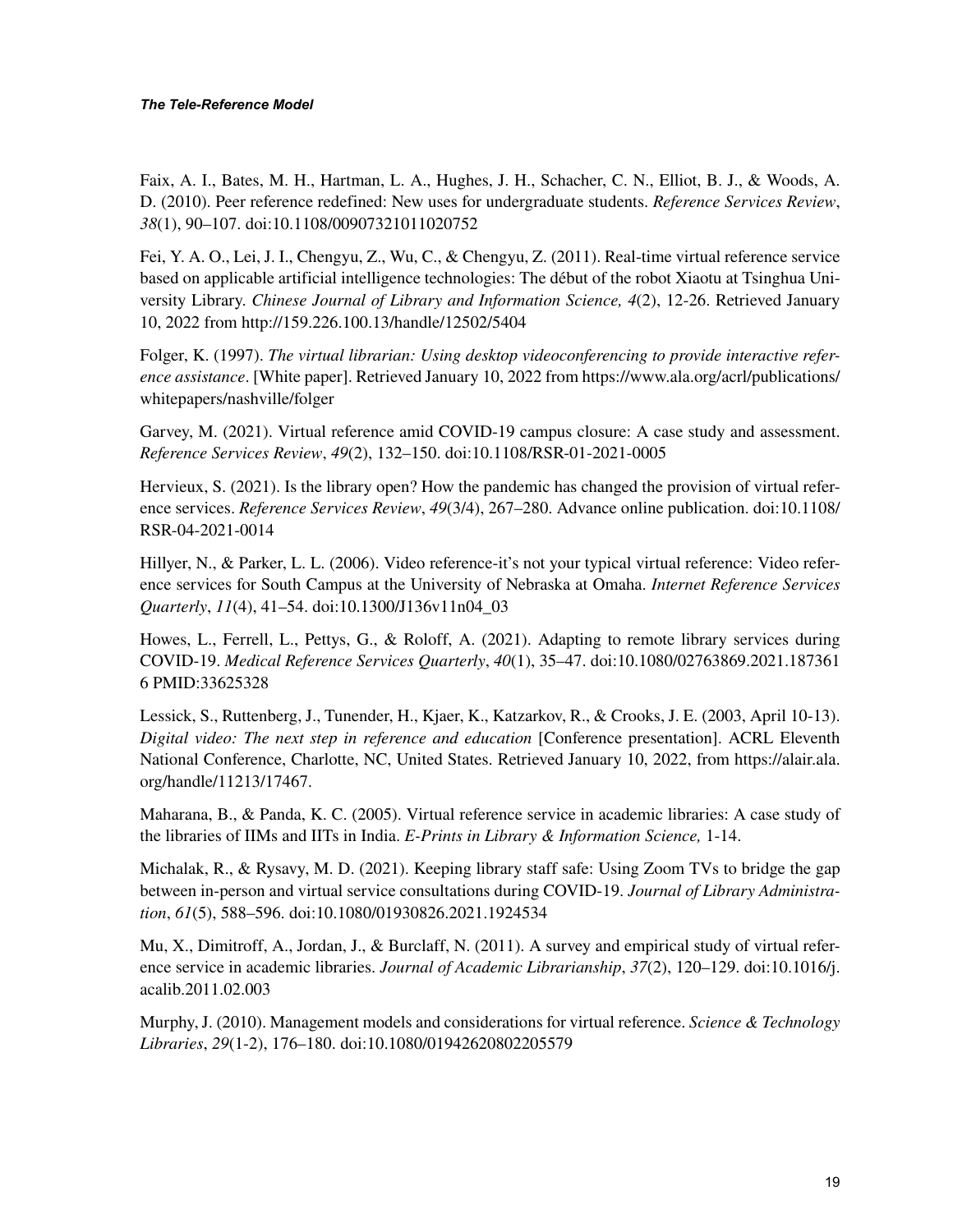Oud, J., & Genzinger, P. (2016). Aiming for service excellence: Implementing a plan for customer service quality at a blended service desk. *Journal of Access Services*, *13*(2), 112–130. doi:10.1080/15367 967.2016.1161521

Pearce, A., Collard, S., & Whatley, K. (2010). SMS reference: Myths, markers, and modalities. *Reference Services Review*, *38*(2), 250–263. doi:10.1108/00907321011045016

Pun, R. (2015). WeChat in the library: Promoting a new virtual reference service using a mobile app. *Library Hi Tech News*, *6*(6), 9–11. doi:10.1108/LHTN-03-2015-0017

Radford, M. L., Costello, L., & Montague, K. (2021). Surging virtual reference services: COVID-19 a game changer. *College & Research Libraries News*, *82*(3), 106–113. doi:10.5860/crln.82.3.106

Reeves, L. A. (2005). Trying it on for size: Piloting synchronous online reference service with Elluminate vClass. *Internet Reference Services Quarterly*, *10*(2), 19–33. doi:10.1300/J136v10n02\_03

Rzheuskyi, A., Kunanets, N., & Stakhiv, M. (2018). Recommendation system "virtual reference." *Proceedings of IEEE 13th International Scientific and Technical Conference on Computer Sciences and Information Technologies (CSIT), 2*, 203-206.

Shaw, K., & Spink, A. (2009). University library virtual reference services: Best practices and continuous improvement. *Australian Academic and Research Libraries*, *40*(3), 192–205. doi:10.1080/000486 23.2009.10721404

Sider, L. G. (2016). Improving the patron experience: Sterling Memorial Library's single service point. *Journal of Access Services*, *13*(2), 91–100. doi:10.1080/15367967.2016.1161519

Smith, B. (2001). Enhancing reference services through technology. *Legal Reference Services Quarterly*, *19*(1-2), 133–146. doi:10.1300/J113v19n01\_09

Stahr, B. (2010). Text message reference service: Five years later. *The Reference Librarian*, *52*(1-2), 9–19. doi:10.1080/02763877.2011.524502

Stevens, C. R. (2013). Reference reviewed and re-envisioned: Revamping librarian and desk-centric services with LibStARs and LibAnswers. *Journal of Academic Librarianship*, *39*(2), 202–214. doi:10.1016/j. acalib.2012.11.006

Thomsett-Scott, B. (Ed.). (2013). *Implementing virtual reference services: a LITA guide*. American Library Association.

University of Central Florida Office of the President. (2020). *COVID Return Policy – Emergency Policy EP-20 –1.3.* Retrieved October 22, 2021, from [https://web.archive.org/web/20200901141252/https://](https://web.archive.org/web/20200901141252/https://policies.ucf.edu/documents/PolicyEmergencyCOVIDReturnPolicy.pdf) [policies.ucf.edu/documents/PolicyEmergencyCOVIDReturnPolicy.pdf](https://web.archive.org/web/20200901141252/https://policies.ucf.edu/documents/PolicyEmergencyCOVIDReturnPolicy.pdf)

University of Central Florida. (2021). *UCF facts 2020-2021*. Retrieved October 20, 2021, from [https://](https://www.ucf.edu/about-ucf/facts/) [www.ucf.edu/about-ucf/facts/](https://www.ucf.edu/about-ucf/facts/)

University of Central Florida Faculty Senate. (2020). *August 5, 2020 Approved Minutes and Meeting Materials*. Retrieved October 22, 2021, from [https://facultysenate.ucf.edu/document/august-5-2020](https://facultysenate.ucf.edu/document/august-5-2020-approved-minutes-and-meeting-materials/) [approved-minutes-and-meeting-materials/](https://facultysenate.ucf.edu/document/august-5-2020-approved-minutes-and-meeting-materials/)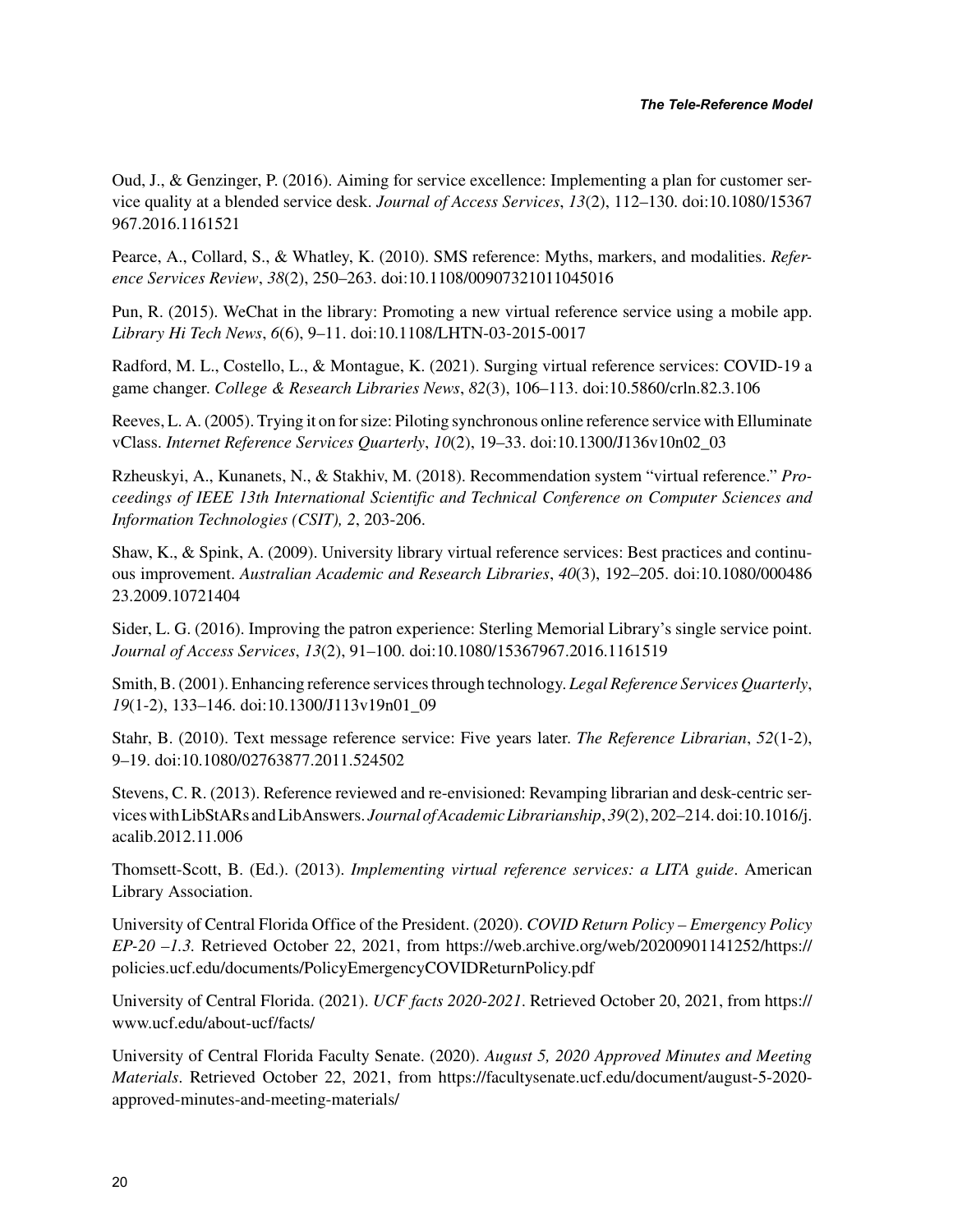#### *The Tele-Reference Model*

University of Central Florida Libraries. (2021). *21st century library.* Retrieved October 21, 2021, from <https://library.ucf.edu/21st/>

University of Central Florida Libraries. (2021). *Phase IA – The connector*. Retrieved October 21, 2021, from<https://library.ucf.edu/21st/phase-ia/>

University of Central Florida Libraries. (2021). *UCF campus libraries*. Retrieved October 21, 2021, from<https://library.ucf.edu/about/libraries/>

U.S. Centers for Disease Control and Prevention. (2020, June 25). People who are at increased risk for severe illness. *Coronavirus Disease 2019 (COVID-19).* [https://web.archive.org/web/20200823020858/](https://web.archive.org/web/20200823020858/https:/www.cdc.gov/coronavirus/2019-ncov/need-extra-precautions/people-at-increased-risk.html) [https:/www.cdc.gov/coronavirus/2019-ncov/need-extra-precautions/people-at-increased-risk.html](https://web.archive.org/web/20200823020858/https:/www.cdc.gov/coronavirus/2019-ncov/need-extra-precautions/people-at-increased-risk.html)

Vincze, J. (2017). Virtual reference librarians (Chatbots). *Library Hi Tech News*, *34*(4), 5–8. doi:10.1108/ LHTN-03-2017-0016

Weak, E., & Luo, L. (2013). Collaborative virtual reference service: Lessons from the past decade. *Alliances in Librarianship*, *37*, 81–112. doi:10.1108/S0065-2830(2013)0000037008

Web Accessibility Initiative. (n.d.) *Understanding success criterion 1.2.4: Captions (live)*. Retrieved January 10, 2022, from https://www.w3.org/WAI/WCAG21/Understanding/captions-live

Yang, S. Q., & Dalal, H. A. (2015). Delivering virtual reference services on the web: An investigation into the current practice by academic libraries. *Journal of Academic Librarianship*, *41*(1), 68–86. doi:10.1016/j.acalib.2014.10.003

Zoom Video Communications. (2021). *Managing Zoom closed captioning and live transcription services*. Retrieved January 10, 2022, from [https://support.zoom.us/hc/en-us/articles/207279736-Closed](https://support.zoom.us/hc/en-us/articles/207279736-Closed-captioning-and-live-transcription)[captioning-and-live-transcription](https://support.zoom.us/hc/en-us/articles/207279736-Closed-captioning-and-live-transcription)

#### **ADDITIONAL READING**

Archer-Helke, C., Kahl, C., Kremer, C., Stevens, C., & Wolfgang, L. (2021). The pandemic made me do it: Changing public services. *Internet Reference Services Quarterly*, *25*(3), 1–3. doi:10.1080/10875 301.2021.1891183

Colding, L. K., & Gause, R. (2021, May 12). *Reimagining services for the university community during a pandemic: A tale of two Florida academic libraries.* [https://www.elsevier.com/connect/library-connect/](https://www.elsevier.com/connect/library-connect/reimagining-) [reimagining-s](https://www.elsevier.com/connect/library-connect/reimagining-)ervices-for-the-university-community-during-a-pandemic-a-tale-of-two-florida-academiclibraries

Gothberg, H. M. (1982). Vid/Tele-Reference: The new frontier. *The Reference Librarian*, *2*(5-6), 1–14. doi:10.1300/J120v02n05\_01

Hinchliffe, L. J., & Wolff-Eisenberg, C. (2020, March 24). *First this, now that: A look at 10-day trends in academic library response to COVID19.* [https://sr.ithaka.org/blog/first-this-now-that-a-look-at-10](https://sr.ithaka.org/blog/first-this-now-that-a-look-at-10-day-trends-in-academic-library-response-to-covid19/) [day-trends-in-academic-library-response-to-covid19/](https://sr.ithaka.org/blog/first-this-now-that-a-look-at-10-day-trends-in-academic-library-response-to-covid19/)